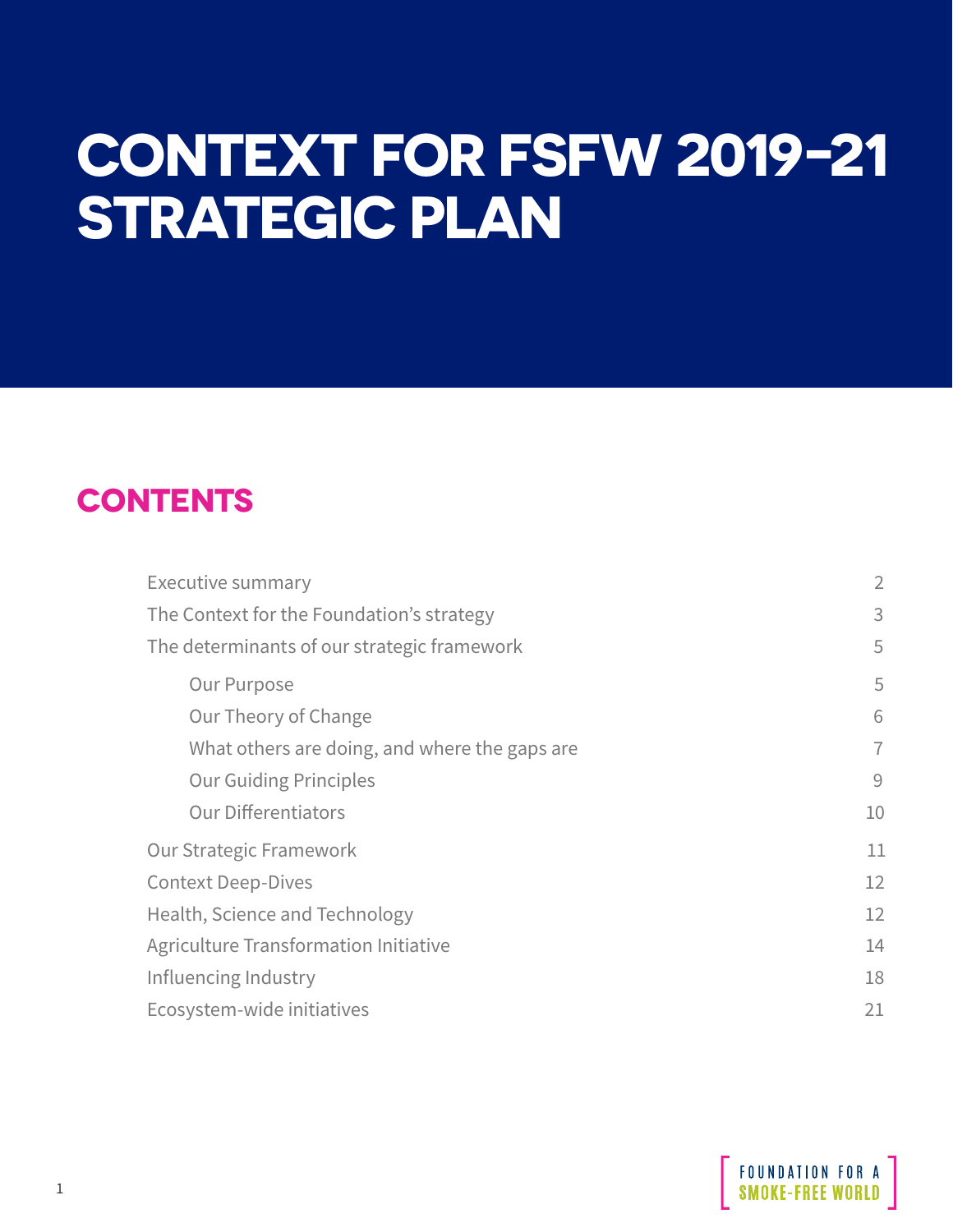## <span id="page-1-0"></span>**EXECUTIVE SUMMARY**

Around the world, the 20<sup>th</sup> century saw significant progress made to reduce the prevalence of smoking. But much remains to be done: around a billion people today still smoke – many more than in 1980; 80% of smokers today live in low- and middle-income countries; and, on the current trajectory, a billion people this century will die prematurely because of smoking.

The purpose of the Foundation for a Smoke-Free World is to improve global health by ending smoking in this generation, by 2050. This means not only eliminating the use of cigarettes and other forms of combustible tobacco (and, where prevalent, unrefined smokeless tobacco preparations), but also supporting vulnerable populations affected by this change, in particular smallholding tobacco farmers.

Our theory of change for ending smoking is fundamentally one of ecosystem transformation: Smoking is widespread, engaging a large and complex ecosystem. Our theory is rooted in the WHO Framework Convention for Tobacco Control (WHO FCTC), but goes further. We recognize that coordinated action on both demand and supply sides needs to happen. But we go beyond the FCTC by also seeking to engage industry to accelerate the shift away from cigarettes towards less harmful forms of nicotine. The ecosystem is capable of transforming today because of innovations in digital consumer technologies and in products that deliver nicotine without the harmful chemicals created by burning tobacco. We believe that the fastest way to end smoking is for all stakeholders to work together to transform the smoking ecosystem building on, and going beyond, the framework set out by FCTC.

Our Foundation's role in this transformation will be to target opportunities where there are gaps in implementing FCTC and other elements of ecosystem-wide transformation. We will adhere to our robust guiding principles and draw from the factors that differentiate us from other philanthropies. Our strategic framework comprises three major areas of work across Health, Science and Technology; Agricultural Transformation; and Influencing Industry. We will also drive ecosystem-wide initiatives that cut across these three areas, for example on gender issues.

This document serves as a companion to our strategic plan, and lays out in more detail the context for our work and the determinants of our strategic framework.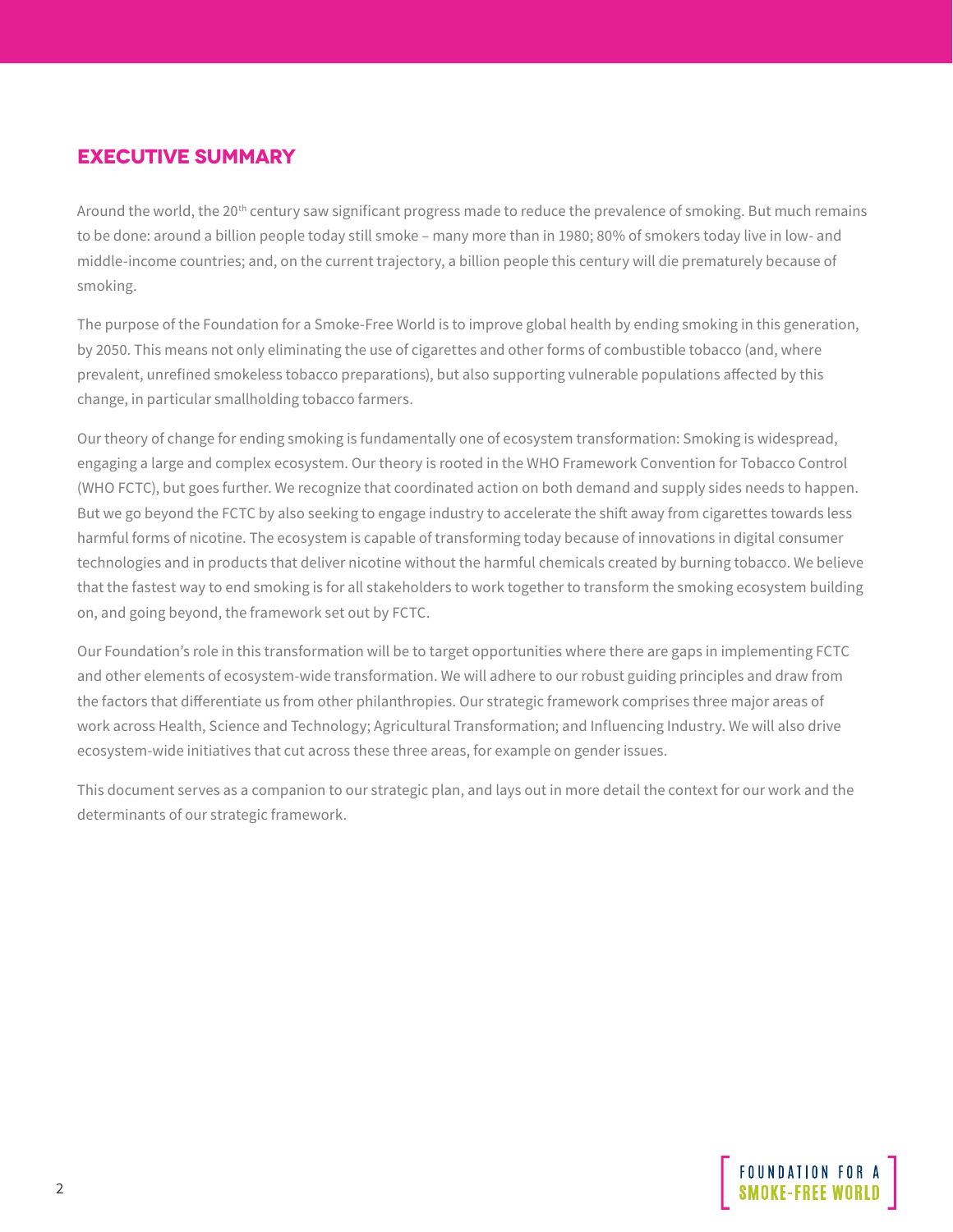## <span id="page-2-0"></span>**THE CONTEXT FOR THE FOUNDATION'S STRATEGY**

#### **Innovation turned smoking into a major public health issue**

Smoking tobacco became a major cause of death and disability starting in the early part of the 20th century. Technological innovation was responsible for enabling mass production of low-priced cigarettes, and innovations in sales and marketing stimulated demand to meet this increased supply. In the UK, for example, cigarettes accounted for less than 20% of all tobacco consumed by men at the beginning of the 20th century and 80% by the 1940s; and cigarettes have always been the main form of tobacco use by women in the UK.<sup>1</sup>

#### **The world has seen some progress on smoking…**

Large epidemiologic studies as early as the 1940s and '50s linked cigarette smoking and lung cancer. But it took decades to establish consensus on the harms of smoking. This was due to the long time-lag between exposure and adverse health outcomes, the need to develop new research techniques to assess outcomes not uniquely attributable to smoking, and the tobacco industry's sustained and organized efforts to undermine the growing scientific consensus. The 1964 Report of the Advisory Committee to the US Surgeon General was a milestone in driving acceptance of the causal relationship between smoking and disease. It led to some early measures to curb smoking. These in turn drove early declines in smoking prevalence, particularly in high-income countries, e.g., the US (from 42% in 1965 to 25% in 1997)<sup>2</sup> and the UK (from 52% for men in 1972 to 32% in 1997).<sup>1</sup>

The World Health Organization's Framework Convention for Tobacco Control (WHO FCTC) opened for signing in 2003 and is now legally binding in 181 ratifying countries. It is the most comprehensive effort to date to reduce tobacco use. Articles address not only reducing demand, but also supply-side issues such as illicit trade, second-order consequences such as the livelihoods of tobacco farmers, and the need for ongoing research.<sup>3,4</sup>

Implementing the FCTC has focused largely on a subset of these articles to protect the public from second-hand smoke, reduce smoking initiation and encourage cessation, prevent tobacco industry marketing, and monitor progress. These are described in the MPOWER package,<sup>5</sup> launched in 2008: (1) Monitor tobacco use and prevention policies; (2) protect people from tobacco smoke; (3) offer help to quit tobacco use; (4) warn about the dangers of tobacco; (5) enforce bans on tobacco advertising, promotion and partnership; and (6) raise taxes on tobacco. Currently, 4.7 billion people are covered by at least one MPOWER intervention at the national level.6

#### **…but much more needs to be done**

The global prevalence of smoking peaked in the 1980s and has been falling since then, from 41% to 25% for men by 2015, and from  $11\%$  to 5.4% for women by 2015.<sup>7,8</sup>

This progress nonetheless masks significant challenges:

• More people now smoke: the number of people who smoke has increased from around 720 million in 1980 to approximately a billion today,<sup>6</sup> as population growth has outstripped prevalence reduction everywhere except in countries with a high social development index.<sup>9</sup>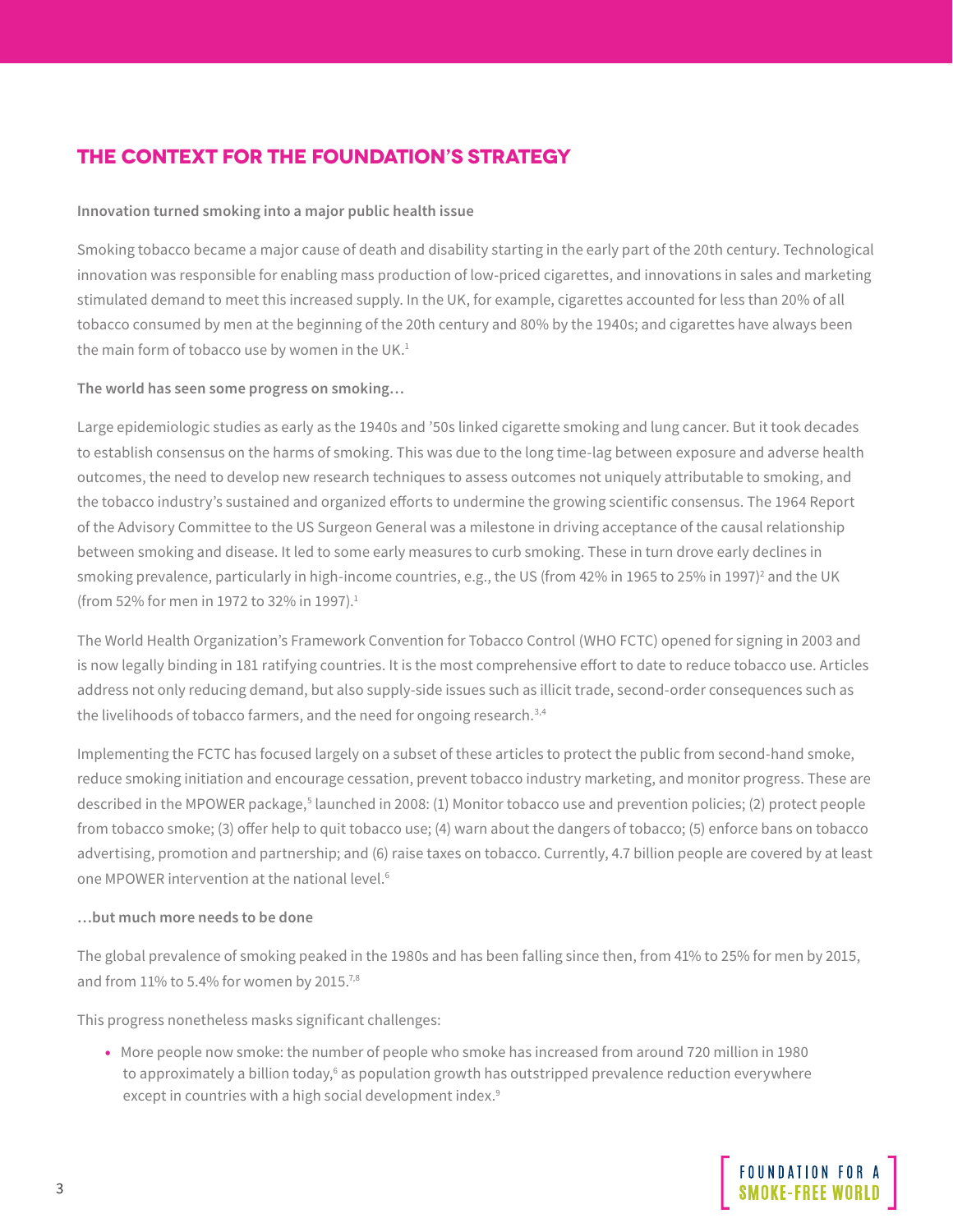- The demographics have changed: Today, 80% of people who smoke live in low- and middle-income countries<sup>10</sup> (e.g., 260 million in China, 104 million in India, 54 million in Indonesia),<sup>11</sup> many with limited ability to implement and enforce tobacco control policies. In high-income countries, smoking is increasingly concentrated in vulnerable populations and in people with lower incomes or lower educational attainment (see below).
- The gender picture has also changed: tobacco use is geographically less concentrated for women than for men. The three countries with the highest prevalence of female smoking account for 27.3% of the world's female smokers, whereas the comparable figure for men is 51.4%. More countries have achieved significant decreases in the prevalence of daily smoking among men than women. Though smoking rates remain higher in men than women globally, more countries have seen minimal changes, or even increases (as in eastern Europe), in smoking among women compared with men.8
- A billion lives are at risk: A billion people who use tobacco mostly smokers will die because of it over the course of this century. This is ten times as many as died from smoking in the 20th century. Most of these deaths will be in low- and middle-income countries, whereas most of the last century's deaths were in high-income countries.<sup>12</sup>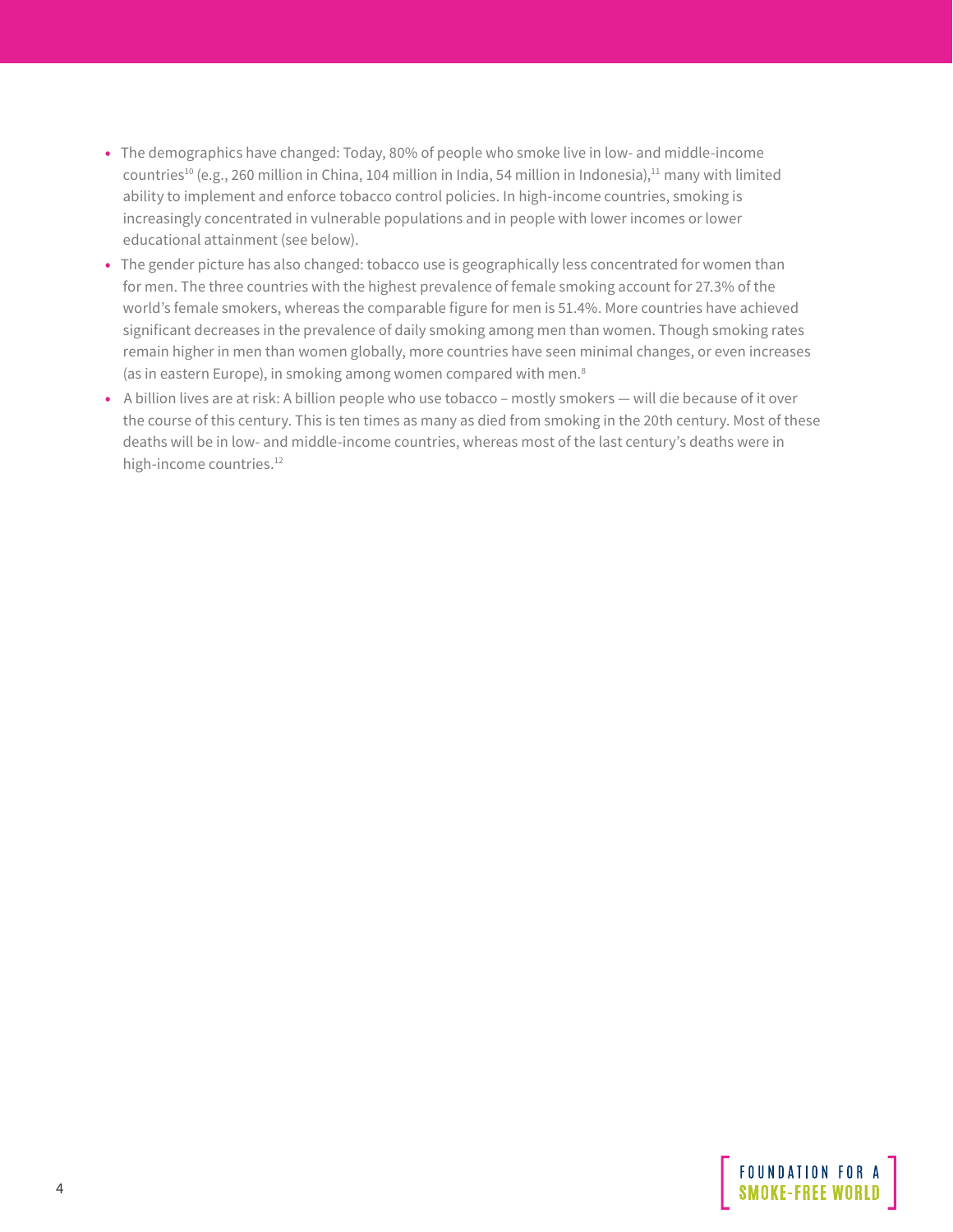## <span id="page-4-0"></span>**THE DETERMINANTS OF OUR STRATEGIC FRAMEWORK**

The Foundation's strategic framework describes our main areas of work and what we hope to accomplish in each. It is informed by five elements (exhibit 1):

- 1. Our purpose, describing our long-term goal and our contribution to the world
- 2. Our theory of change, laying out our beliefs about how our goal can be achieved
- 3. What others do, understanding the current roles and contributions of others who are working towards the same goal
- 4. Our guiding principles, informing and constraining our own actions
- 5. Our differentiators, describing the ways in which we act differently from others

#### **Exhibit 1. The determinants of our strategic framework**



### **OUR PURPOSE**

Our purpose is to improve global health by ending smoking in this generation.

*"Ending smoking*" means not only eliminating the use of cigarettes and other forms of combustible tobacco, but also ensuring that vulnerable populations affected by this transformation, especially smallholding tobacco farmers, are supported to find sustainable alternative activities. We also recognize that in some countries, for example India, a significant amount of harm is caused by oral use of unrefined smokeless tobacco preparations. Helping users of these products to quit or reduce their health risks by switching to less harmful substitutes is also part of our purpose.

*"In this generation"* means over the next 30 years, by 2050, while recognizing that the pace of progress will vary by country, and that a small number of people may still actively choose to smoke.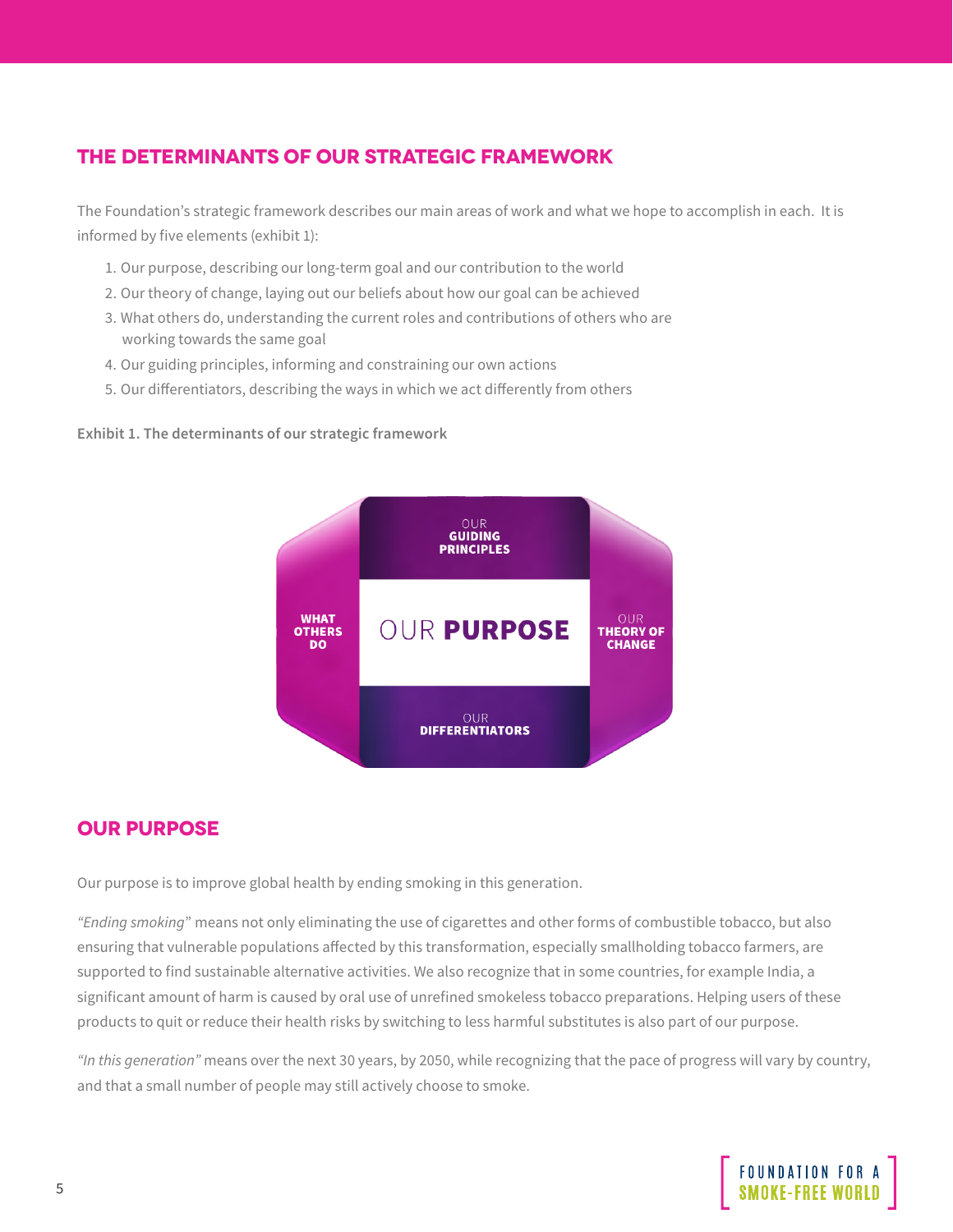## <span id="page-5-0"></span>**OUR THEORY OF CHANGE**

Smoking is not an insignificant or isolated activity. It is a widespread behavior that engages a large and complex ecosystem. Around a billion people smoke. Globally, 15 million farmers produce over \$18 billion of tobacco each year. The tobacco industry employs 100 million people around the world and generates \$800 billion in annual revenue. Governments receive \$400 billion per year from taxing tobacco products<sup>13</sup>.

Accelerating the end of smoking will require the entire ecosystem to transform. Individual or uncoordinated actions focused only on smokers, farmers, or the tobacco industry will not suffice. The FCTC recognized the need for coordinated action on both demand and supply sides, and included articles addressing the issues of women, vulnerable populations, and farmers' livelihoods. But true ecosystem transformation extends beyond FCTC. It engages with the tobacco industry and seeks to influence it to direct its business activities away from smoking as quickly as possible. Such industry engagement can be seen in other 'dirty' sectors which are transforming to become 'cleaner' and more sustainable, such as energy generation and transportation.

Ending smoking through ecosystem-wide transformation is possible today because of technological innovations happening in two key areas: (1) digital consumer technologies are allowing smokers and researchers to better measure and understand smoking behaviors, and to intervene to help smokers quit or smoke less; (2) miniaturizing batteries, sensors and control systems has led to the development of consumer products that deliver nicotine – which creates dependence, but does not cause the harms associated with smoking – without the 'tar' of harmful chemicals. These products can support both cessation and harm reduction strategies.

Many of the other necessary conditions for ecosystem-wide transformation are also falling into place. Most smokers, in nearly all countries, want to quit or reduce their risks. Increasingly they are demanding policies and research to help them do so. Companies, both incumbents and new entrants, have introduced reduced-risk products in some countries and seen cigarette sales decline sharply in response. Some notable governments are leading the way to harness this transformation and accelerate the decline of smoking amongst their people. Investors are taking note of these changes and adapting their investment strategies for this sector.

We believe that the fastest way to end smoking globally is for all stakeholders to work together to transform the smoking ecosystem, building on and going beyond the framework set out by FCTC.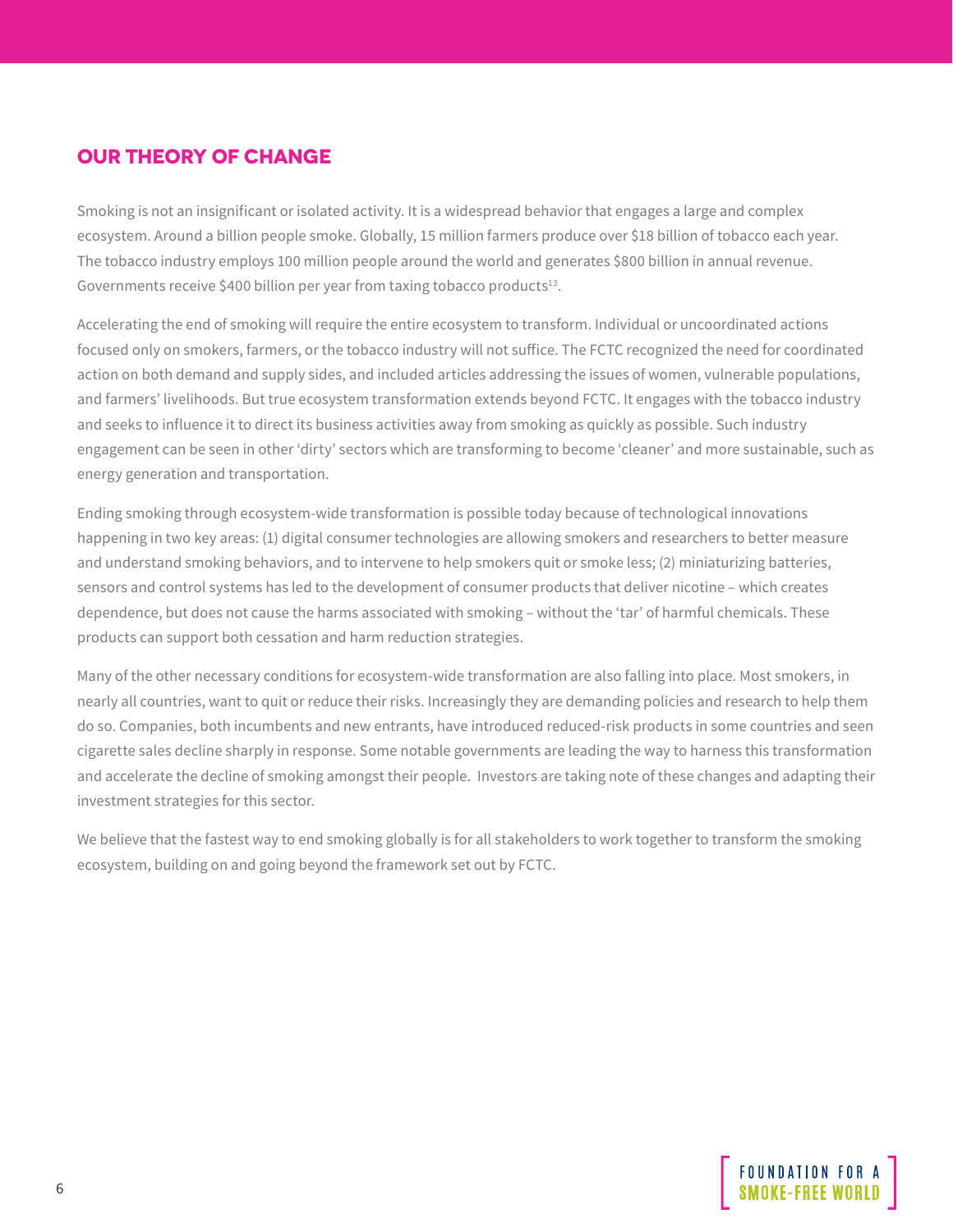## <span id="page-6-0"></span>**WHAT OTHERS ARE DOING, AND WHERE THE GAPS ARE**

FCTC is still the main framework for directing tobacco control activities. Today, most of the interest lies in the subset of FCTC articles covered by the MPOWER framework. It has become a major focus area for Bloomberg Philanthropies, with additional financial support from the Bill & Melinda Gates Foundation, technical support from WHO, and implementation support by a range of partners. Here, policy levers are pivotal for driving improvements and governments can act as the main agents of change and scale-up.

But to drive the ecosystem-wide transformation we advocate, we must implement all of FCTC, and also go beyond it by influencing industry. We have identified gaps in what is being done and we are eager to address these to fulfil FCTC:

#### **Five gaps related to smoking:**

(1) *Reducing smoking-related harm in specific population segments*: Smoking by women is of growing concern. The prevalence of smoking among women is declining at a slower rate than that among men, and is even increasing in some parts of the world.<sup>8</sup> Furthermore, the boy:girl smoking prevalence ratio is narrower than the men: women ratio in many countries, with some reversals.<sup>14</sup> The consequences of this trend for women's health in 20-25 years will be significant. Smoking during pregnancy also continues to be an issue in many countries.

Smoking prevalence remains high in vulnerable populations, including indigenous peoples,<sup>15,16,17</sup> people with serious mental health disorders,<sup>18</sup> people with TB<sup>19</sup> or HIV/AIDS,<sup>20</sup> and military personnel<sup>21</sup> and veterans.<sup>22</sup>

In high-income countries, smoking is increasingly concentrated amongst people with lower incomes or lower educational attainment. In the US, it is highest among people with a high school equivalency certificate (34%), and lowest among those with a graduate degree from university (4%);<sup>23</sup> smoking rates are higher among Americans making less than \$20,000 a year (26%) than those making \$20,000 a year or more (14%). <sup>24</sup> Similar observations have been made in France and Germany.<sup>25</sup>

- (2) *Providing effective tools to help smokers quit*: FCTC Article 14, which is part of MPOWER, focuses on offering cessation support. However, existing products and services to help smokers quit have low effectiveness, with 6- to 12-month abstinence rates of 2-5% for behavioral interventions and 6-15% for pharmaceutical products.26
- (3) *Offering harm reduction options alongside cessation*: FCTC Article 1(d) includes harm reduction in the definition of tobacco control, but this option is not covered in MPOWER. There is little research on harm reduction: over the past 10 years, there have been two orders of magnitude fewer academic publications on smoking harm reduction compared with smoking cessation.<sup>27</sup>
- (4) *Expanding research and scientific collaboration*: FCTC Articles 20 & 22 focus on research and scientific cooperation. Eighty percent of smokers today live in low-and middle-income countries, but most research today is led by centers in the US and Europe.

Funding for research is also limited, particularly outside the US: Of the \$31.4 billion in development assistance for global health in 2011, only \$68 million went to tobacco control.<sup>28</sup> Among the top funders for tobacco control, the Bloomberg Tobacco Free Initiative explicitly does not fund basic research, academic studies or cessation services.29 And the Bill & Melinda Gates Foundation's focus is on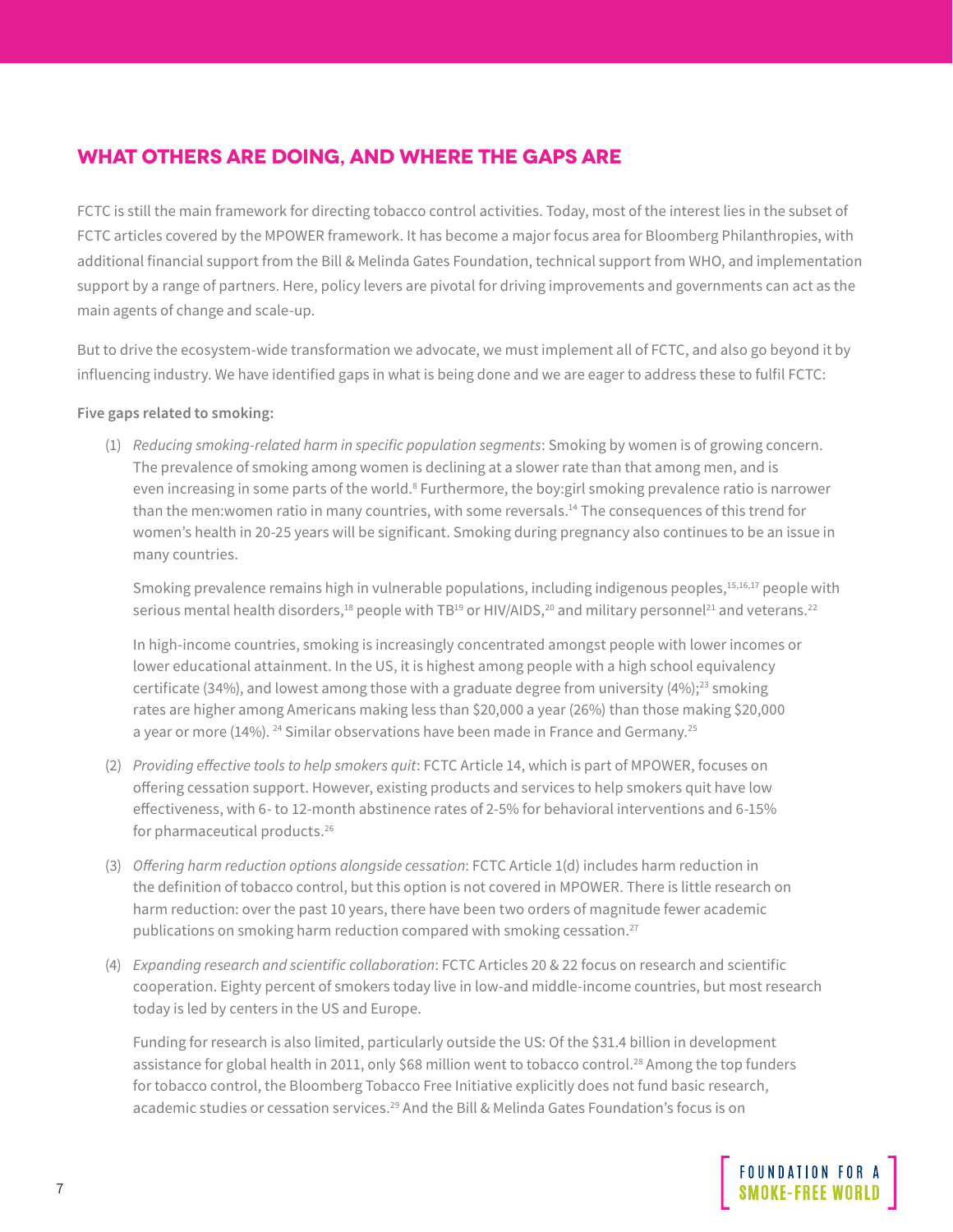preventing initiation by new smokers, decreasing overall tobacco use, and reducing exposure to second-hand smoke.<sup>30</sup>

From the perspective of new researchers, a recent article focusing on high-income countries highlights two important points: 1) the shortage of academic positions related to tobacco control, and 2) the importance of seeking experience outside traditional academic settings, along with incorporating the innovative research methods that have evolved over the last decade.<sup>31</sup> The picture in lower-income countries is even less positive, especially given the historic need to build institutional and human capacity for research to address non-communicable diseases (NCDs) in these countries.

(5) *Improving public awareness of the drivers of smoking harm and of the availability of alternatives*. Article 12 focuses on increasing awareness of the risks of tobacco use and smoking, and of the benefits of cessation of tobacco use. There is little attempt to explain why smoking and tobacco use are harmful (and the respective roles of nicotine and combustion products – 'tar' – in particular), nor the potential role reduced-risk products may play in reducing harm to those who cannot or will not quit.

#### **Two gaps related to tobacco farming**

- (1) Provision of support for economically viable alternative activities: From FCTC Article 17 emerged a working group on Economically Sustainable Alternatives to Tobacco Growing. It made excellent recommendations about why it is necessary to transition tobacco-dependent economies. However, the FCTC is not structured to do the work needed to create economic alternatives, such as market development. As a result, very limited funds have been deployed either to help governments reduce their dependence on tobacco, or to assist farmers switching to alternative crops and activities.
- (2) Going beyond FCTC, a more multi-sectoral approach is needed for disbursing aid to tobacco-growing countries. The approach must recognize all the complexities of supporting economic development.

#### **Two gaps related to industry**

- (1) *Content regulation, disclosure regulation, and sales to and by minors:* Notwithstanding FCTC Articles 9, 10 and 16, there is currently no international, independent system for tracking performance on these issues.
- (2) Going beyond FCTC, the investor community represents a powerful change agent. It is essential to enroll investors. They may commit to transformation strategies if they receive independent data on tobacco companies' illegal activities, their research and development focus, and their product portfolios. To do this, companies would need to be sufficiently engaged to supply relevant financial and technical data.

Exhibit 2 below illustrates these gaps.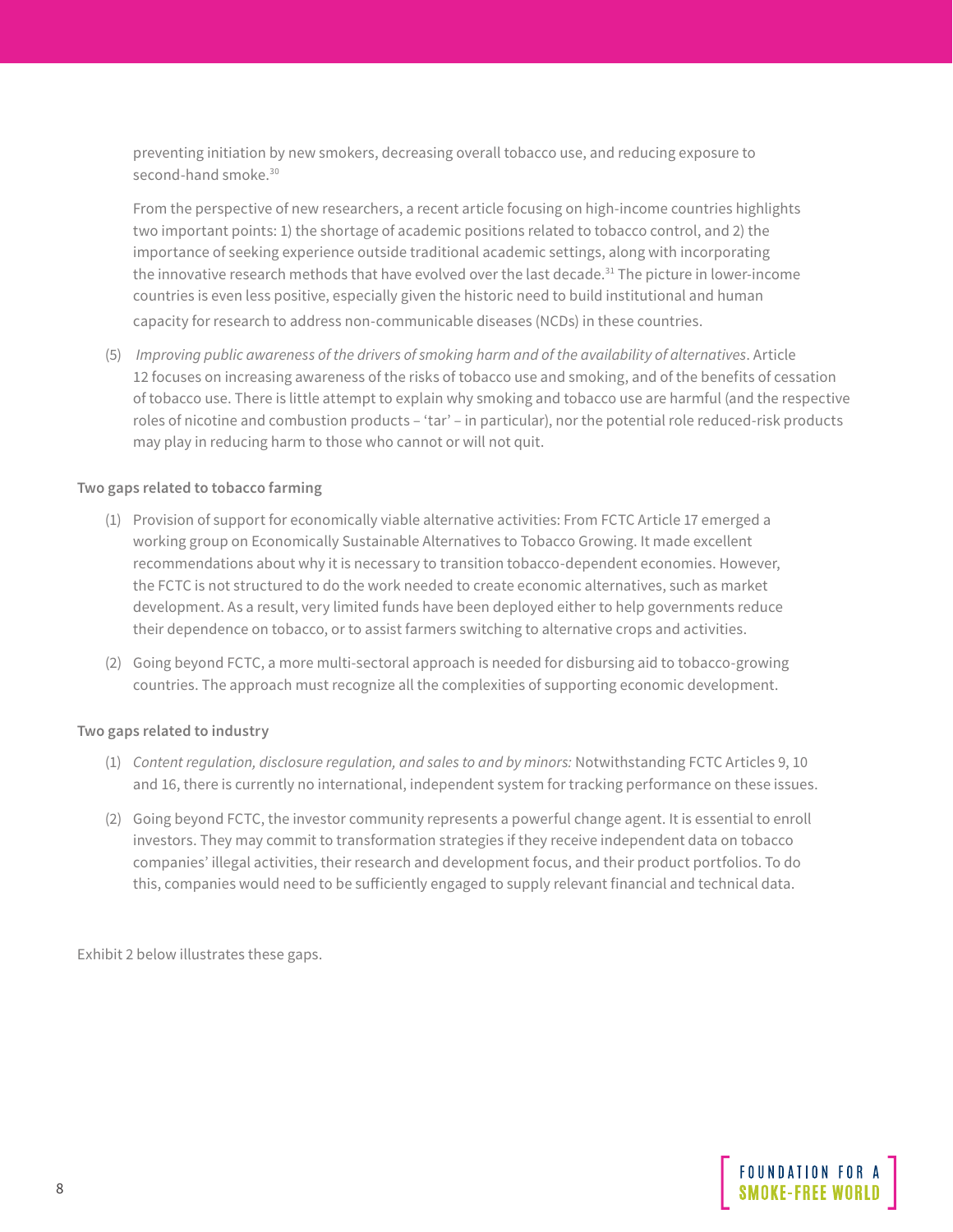#### <span id="page-8-0"></span>**Exhibit 2: FCTC areas of MPOWER focus and gaps**

| <b>Framework Convention for Tobacco Control</b><br><b>Selected articles</b> |                                                                                                                                                                                                                                                    | Global focus level                                                                                                                   | Where support is needed beyond MPOWER                                                                                      |                                                                                                                                   |
|-----------------------------------------------------------------------------|----------------------------------------------------------------------------------------------------------------------------------------------------------------------------------------------------------------------------------------------------|--------------------------------------------------------------------------------------------------------------------------------------|----------------------------------------------------------------------------------------------------------------------------|-----------------------------------------------------------------------------------------------------------------------------------|
| Part I + II<br>Introduction & Principles                                    | Preamble<br>$1 - Terms$<br>4 - Guiding Principles                                                                                                                                                                                                  |                                                                                                                                      | <b>Health, Science and Technology</b><br><b>Health, Science and Technology</b><br>Health, Science, Tech<br>Gender          |                                                                                                                                   |
| Part III<br><b>Demand Reduction</b>                                         | 6 - Price measures<br>7 - Non-Price measures<br>8 - Protection from smoke<br>9 - Content regulation<br>10 - Disclosure regulation<br>11 - Packaging regulation<br>12 - Public awareness<br>13 - Advertising Restrictions<br>14 - Cessation support | <b>MPOWER</b><br><b>MPOWER</b><br><b>MPOWER</b><br><b>MPOWER</b><br><b>MPOWER</b><br><b>MPOWER</b><br><b>MPOWER</b><br><b>MPOWER</b> | Health, Science, Tech<br>Industry<br><b>Health, Science, Tech</b><br><b>Health, Science and Technology</b>                 | Industry<br>Industry                                                                                                              |
| Part IV + V<br>Supply Reduction &<br>Protect Environment                    | 15 - Illicit trade<br>16 - Sales to and by minors<br>17 - Support alternative activities<br>18 - Protection of environment                                                                                                                         | <b>MPOWER</b>                                                                                                                        | Industry<br><b>Agriculture</b>                                                                                             |                                                                                                                                   |
| Part VII + VIII<br>Science and Technology<br>& Finances                     | 20 - Research and collaboration<br>21 - Report, share information<br>22 - Scientific, technical, legal coop.                                                                                                                                       |                                                                                                                                      | <b>Health, Science and Technology</b><br><b>Health, Science, Tech</b><br>Industry<br><b>Health, Science and Technology</b> |                                                                                                                                   |
| MAJOR FOCUS<br><b>LEGEND</b>                                                | PARTIAL FOCUS                                                                                                                                                                                                                                      | GAPS: AREAS WITH SUPPORT NEEDED BEYOND MPOWER                                                                                        | others                                                                                                                     | NOTE Current Global focus covered by MPOWER and supported by<br>WHO, Bloomberg Philanthropies, Campaign for Tobacco-Free Kids and |

## **OUR GUIDING PRINCIPLES**

Six principles guide our strategic framework. They reflect our positioning within broader international frameworks for action, and determine where we focus and how we will deploy our resources:

- 1. We conduct work aligned with the Sustainable Development Goals and the Framework Convention for Tobacco Control.
- 2. We will focus our efforts in areas currently receiving less attention, on vulnerable populations, and where we can add most value.
- 3. We will put smokers and farmers at the heart of our work.
- 4. We will attract and deploy the most advanced techniques from a range of scientific disciplines and technologies.
- 5. We aim for impact and efficient use of our limited resources. We will choose to do work ourselves, partner or lend our support to others.
- 6. We will ensure all our work, both external and internal, will be informed by gender-specific perspectives.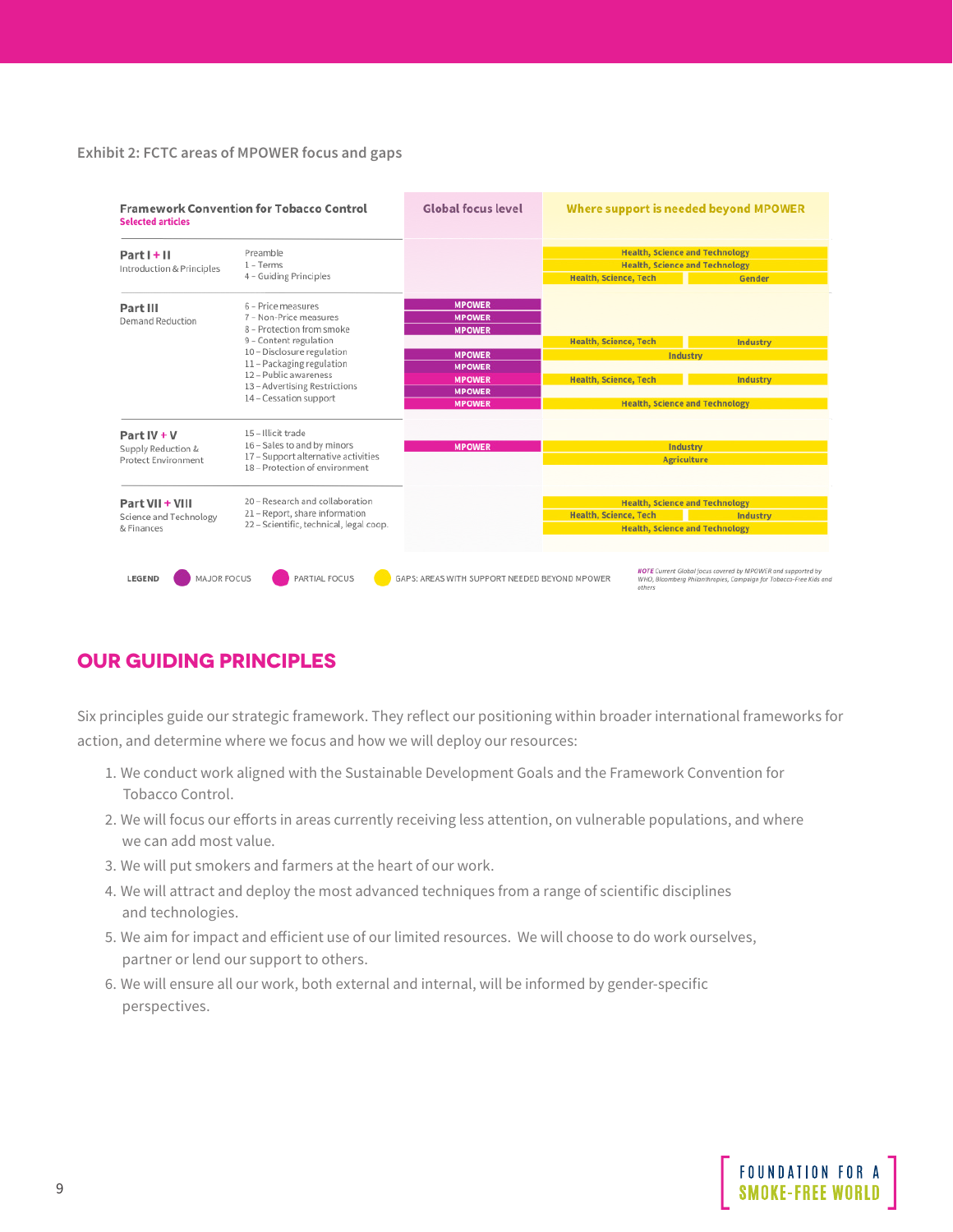## <span id="page-9-0"></span>**OUR DIFFERENTIATORS**

As a private philanthropy, we have comparatively more freedom in how we deploy our resources, particularly compared with public sector funders. We will use this freedom to focus on gaps in what is being done, and areas of needs that others are not well placed to cover. We can differentiate ourselves in four ways:

- 1. Freedom to partner: We work with any entity or constituency with relevant expertise or experience
- 2. Freedom to focus: We focus our resources on countries and populations with the greatest need
- 3. Long-term commitment: We preferentially fund research centers and global networks to lead at-scale programs
- 4. Commitment to capacity strengthening: We require our grantees to strengthen research capacity and implementation capacity in the countries where most smokers live.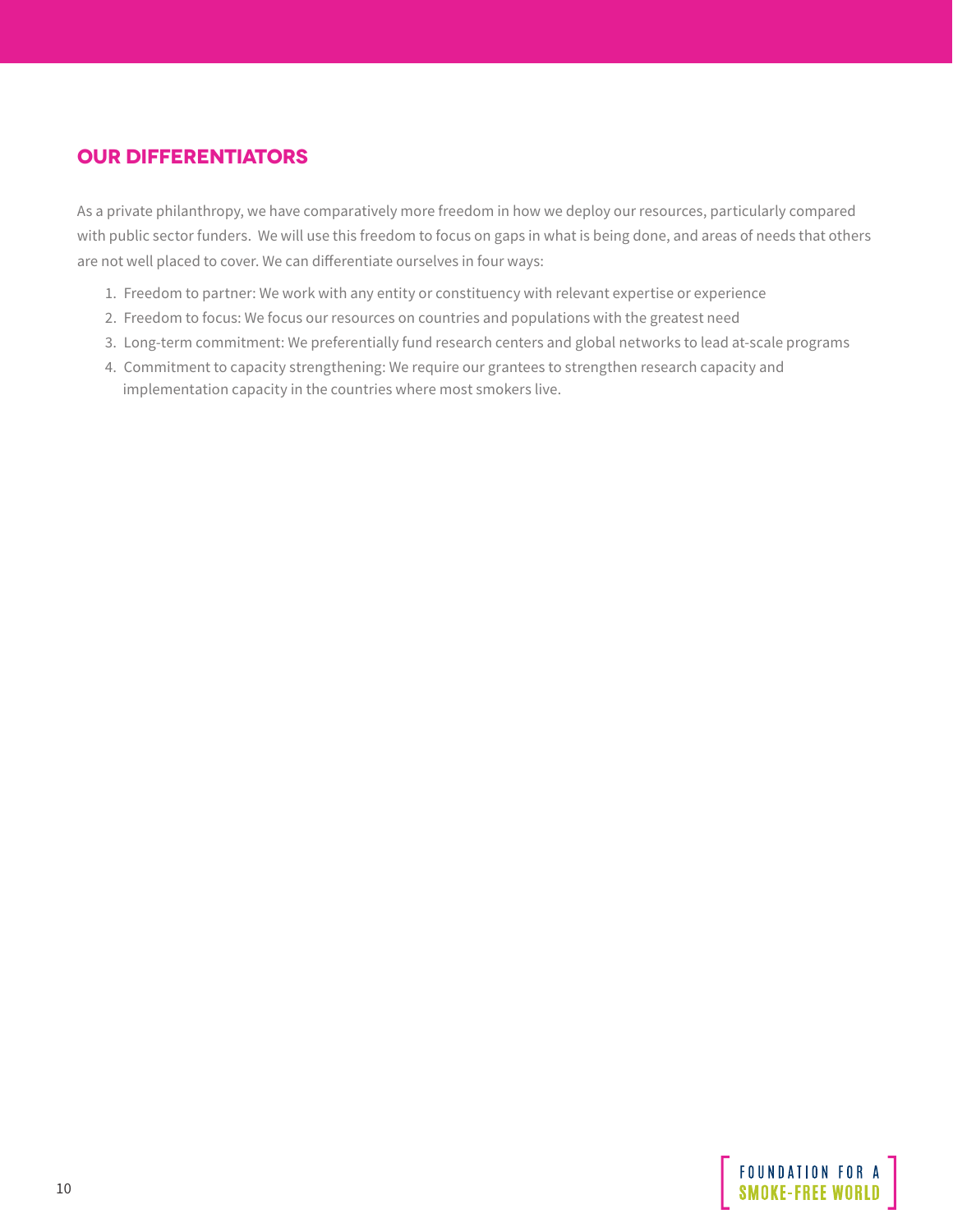## <span id="page-10-0"></span>**OUR STRATEGIC FRAMEWORK**

The Foundation's purpose is to improve global health by ending smoking in this generation. Our theory of change for achieving this is based on ecosystem-wide transformation, building on and going beyond the FCTC. Other actors are currently focused on a subset of the activities needed to drive this transformation. We have identified major gaps in the areas related to health and science, to agriculture, and to industry.

Our strategic framework builds on this understanding, on our guiding principles, and on how we can differentiate ourselves from other philanthropies. It incorporates three main areas of work and a fourth set of overarching activities. While the stakeholders for these areas overlap significantly, each area of work will have distinct and complementary strategic objectives (exhibit 3).

- 1. Health, Science and Technology initiatives
- 2. Agricultural Transformation Initiative
- 3. Influencing the industry
- 4. Ecosystem-wide initiatives

**Exhibit 3: The Foundation's strategic framework**



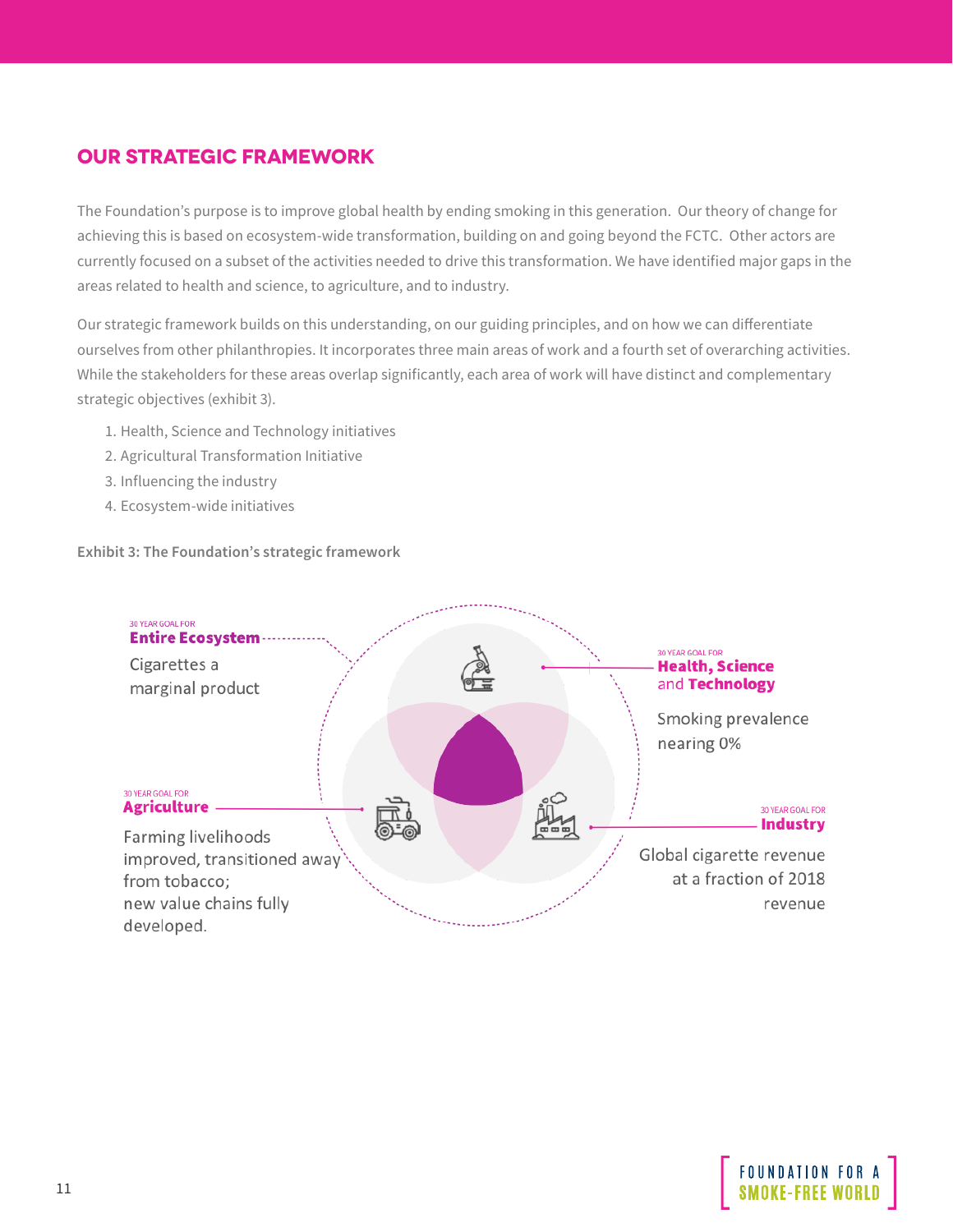## <span id="page-11-0"></span>**CONTEXT DEEP-DIVES**

This section provides further detail on the overall context, our theory of change for each area of work in our strategic framework, and the corresponding objectives.

## **HEALTH, SCIENCE AND TECHNOLOGY**

The strategic objectives of this initiative are to:

- Answer key research questions around perception, products and policies
- Develop and improve access to highly effective cessation products and services
- Create country atlases covering all aspects of tobacco and nicotine use.

#### **Context**

The need to rapidly drive down death and disability from smoking is clear. There are a number of avenues to pursue:

- Likely the fastest way is helping current smokers to quit as quickly as possible: Smokers who quit before age 40 reduce their risk of excess mortality by more than 90% compared with those who continue to smoke. Even those who quit at age 50 reduce their risk by more than 50%.
- Continuing to prevent smoking initiation is extremely important. But we recognize that the main health benefits of efforts today will not appear until after 2050. Similarly, it will be important to continue to protect the public from the harms of second-hand smoke.
- Reducing harm to those who cannot quit or do not want to quit must be explored, especially in light of recent technological innovation and the rapid pace of change in this area.
- Finding ways to implement all these efforts, not just in high-income countries, but also in low- and middle-income countries where most smokers live, is critical.

Looking at these potential activities through the lens of the FCTC, it is clear that implementing MPOWER needs to accelerate, and that implementing the other key articles must receive a boost. Accelerating MPOWER's implementation is already a priority. It has become a major focus area for philanthropies worldwide, with technical support from WHO, and implementation support by a range of partners. The main levers for driving improvement are policy levers. Governments are the main agents of change and scale-up.

 A century ago, innovation, in the form of mass-produced cigarettes and their marketing, drove the dramatic increase in death and disability from smoking. Today, innovation – properly harnessed — can help close the smoking-related gaps in implementing FCTC and reduce future harm from smoking. Two technological innovations are particularly relevant:

1. Tools to help people measure and change their behavior: Smartphones and consumer-oriented sensors and apps have become widely used over the past decade, including in many low- and middle-income countries. Smokers can use these tools to better measure and understand their own smoking behavior and its impact on their health, and to receive customized feedback and interventions to help them quit or smoke less. These tools can also be used at scale in low- and middle-income countries, as shown by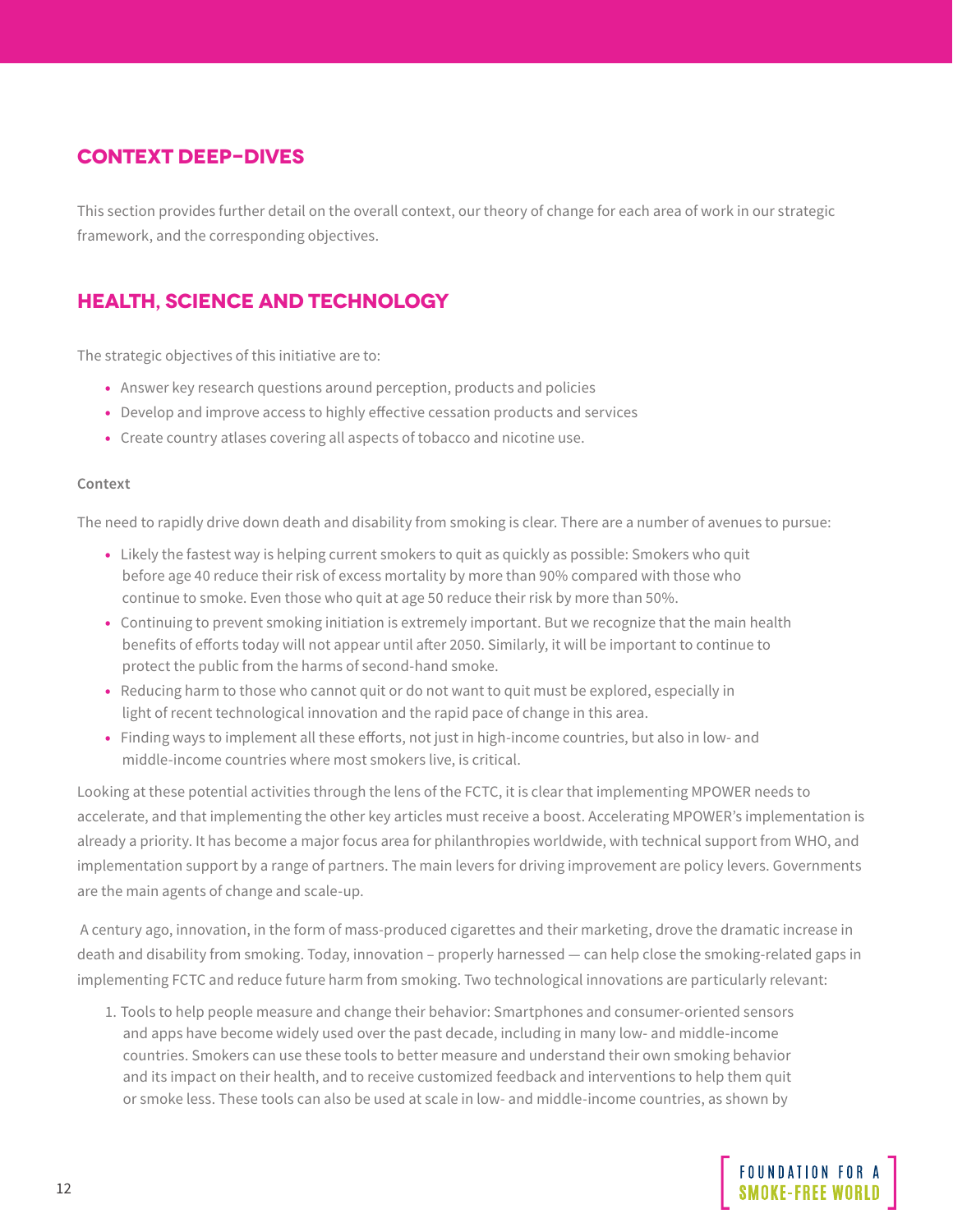the Be He@lthy, Be Mobile mCessation initiative run by WHO and the International Telecommunications Union in India. They can also be used by researchers in observational and interventional studies.

2. Products that deliver nicotine with significantly less harm: Nicotine creates dependence but does not itself cause the harms associated with smoking. Most of the harm from smoking is caused by chemicals created by burning tobacco, a notion articulated as early as 1976: "People smoke for the nicotine, but they die from the tar." Sweden's experience with snus, a refined smokeless tobacco product, suggests that it is significantly less harmful than smoking. Miniaturizing batteries, sensors and control systems has led to consumer products developing that can deliver nicotine without the combustion of tobacco, or indeed without any tobacco. These products are not completely harmless, and more research is needed to establish their specific harm profiles. But their greatly reduced levels of toxins, and evidence from biomarkers, suggest that they should present a far lower risk than smoking. This view has led the UK Royal College of Physicians and Public Health England to support their use to help reduce smoking. Smokers can use these products either to help them transition to complete cessation, or to deliver the physiological or psychological experiences they seek with far lower exposure to the harmful substances in smoke.

It is important that these two innovation categories are both consumer products rather than medically prescribed treatments. They are readily available in many different forms and are evolving in response to consumer demand. There is great variety in the reasons why people smoke, in their smoking behaviors, in their willingness and readiness to quit, and in the type and amount of help that they need to quit. There is also increasing recognition that some smokers experience pleasure from nicotine or from the rituals of smoking, and would seek to reduce their harm rather than quit. These tools and products can help people who smoke to find the best solutions for their needs and wants; they bring new companies into the market; and they challenge incumbent tobacco companies to innovate their product portfolios beyond cigarettes.

Tobacco control to date has been driven by policy levers, with governments the change and scale-up agents. These new technologies enable people who smoke – consumers — to themselves be change agents and leverage the scale-up capacity of the private sector. The opportunity that we see is to accelerate the end of smoking-related death and disability by complementing the existing tobacco control approach with a consumer-oriented approach – appropriately regulated to help smokers quit or switch to significantly less harmful alternatives.

In its HST work, the Foundation seeks to complement ongoing tobacco control efforts and focus on the FCTC gaps in countries where most smokers live, with a smoker-oriented agenda to accelerate quitting and switching.

A consumer-focused approach to accelerating quitting or switching strives to help people who smoke to change their behavior and to engage their influencers (family and friends; physicians and other healthcare providers; media; health insurers and payors; policy-makers; and other mediators [e.g., academics, think tanks, consumer groups, and charities]) to support that change:

- The Foundation's HST work will focus heavily on smokers to understand their needs and wants; engage them in research, product design, and policy discussions; help them quit or switch as part of a broader effort to improve their overall health; and promote solutions that are appropriate for older adults, for both men and women, and for different vulnerable populations
- The Foundation's HST work will engage all stakeholders. We will work with scientists across academia,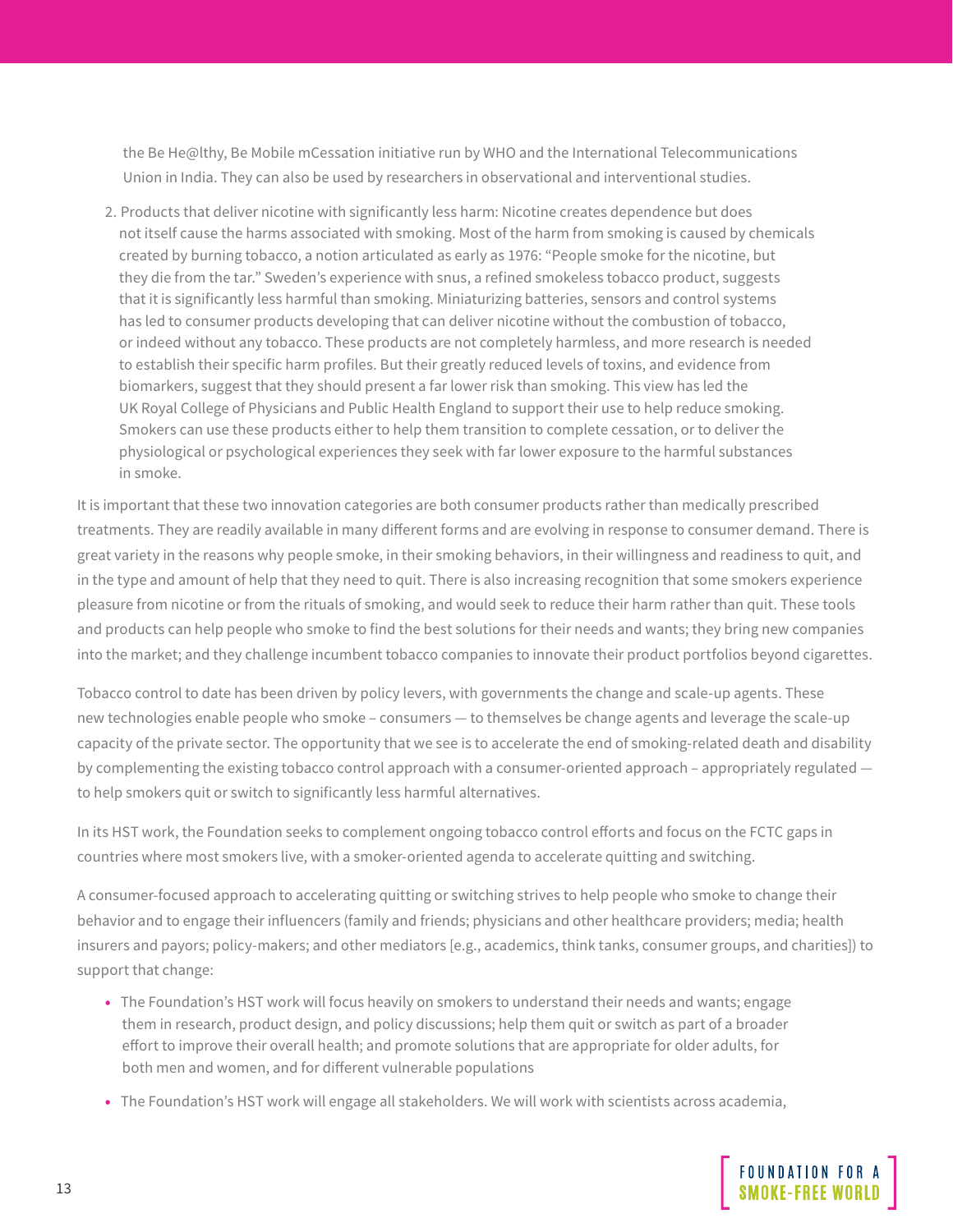<span id="page-13-0"></span>government and industry. And we will support public-private partnerships.

As with all consumer-oriented approaches, the HST agenda will focus largely on the levers of consumer perceptions, product characteristics and price. For smokers to more quickly reduce their health risks by quitting or switching to the least harmful product (or combination of products) that meets their individual needs, they require:

- *Perception* and correct understanding of: the health benefits of quitting or switching; how quickly these benefits may be realized, even after many years of smoking; and which product ingredients are responsible for the dependence, the harms, and the pleasure they experience – and, in particular, the role of nicotine.
- *Products* and services that are genuinely attractive for quitting or switching. These must be highly effective (for cessation) or much less harmful (for switching). They must also meet individual smokers' unique physiological, sensory, emotional and social needs.
- *Pricing* and price differentials that encourage quitting or switching to the least harmful acceptable products, while discouraging uptake by non-smokers. (Other economic incentives, such as health insurance and life insurance premiums that are proportional to product risk can play an important role.)

To drive perceptions and pricing in ways that accelerate quitting or switching, the preliminary HST agenda includes three activities:

- 1. Funding research that
	- a. Answers consumers', physicians', regulators' and other stakeholders' questions across perceptions, products and pricing
	- b. Strengthens research capacity in countries where most smokers live
- 2. Creating funding mechanisms to stimulate innovation and bring to market
	- a. Significantly more, effective cessation products
	- b. Affordable cessation and reduced-risk products for low- and middle-income countries
- 3. Funding data-gathering and analytics to measure progress and to inform the actions of consumers, policymakers, researchers, other stakeholders and the Foundation itself.

## **AGRICULTURE TRANSFORMATION INITIATIVE**

The strategic objectives of this initiative are to:

- Support globally competitive market supply and foster a bridge to market demand, including diversifying away from farming
- Foster long-term change by building local R&D capacity
- Work with policymakers to develop a national agricultural policy execution strategy.

#### **Context**

As the Foundation's work to accelerate smoking cessation and harm reduction succeeds, we will see a rapid decline in global demand for tobacco leaf. This shift in demand will have major implication for millions tobacco farmers –particularly smallholders — and their families and communities.

The seven largest tobacco producers in the world are, in decreasing levels of production: China, Brazil, India, the United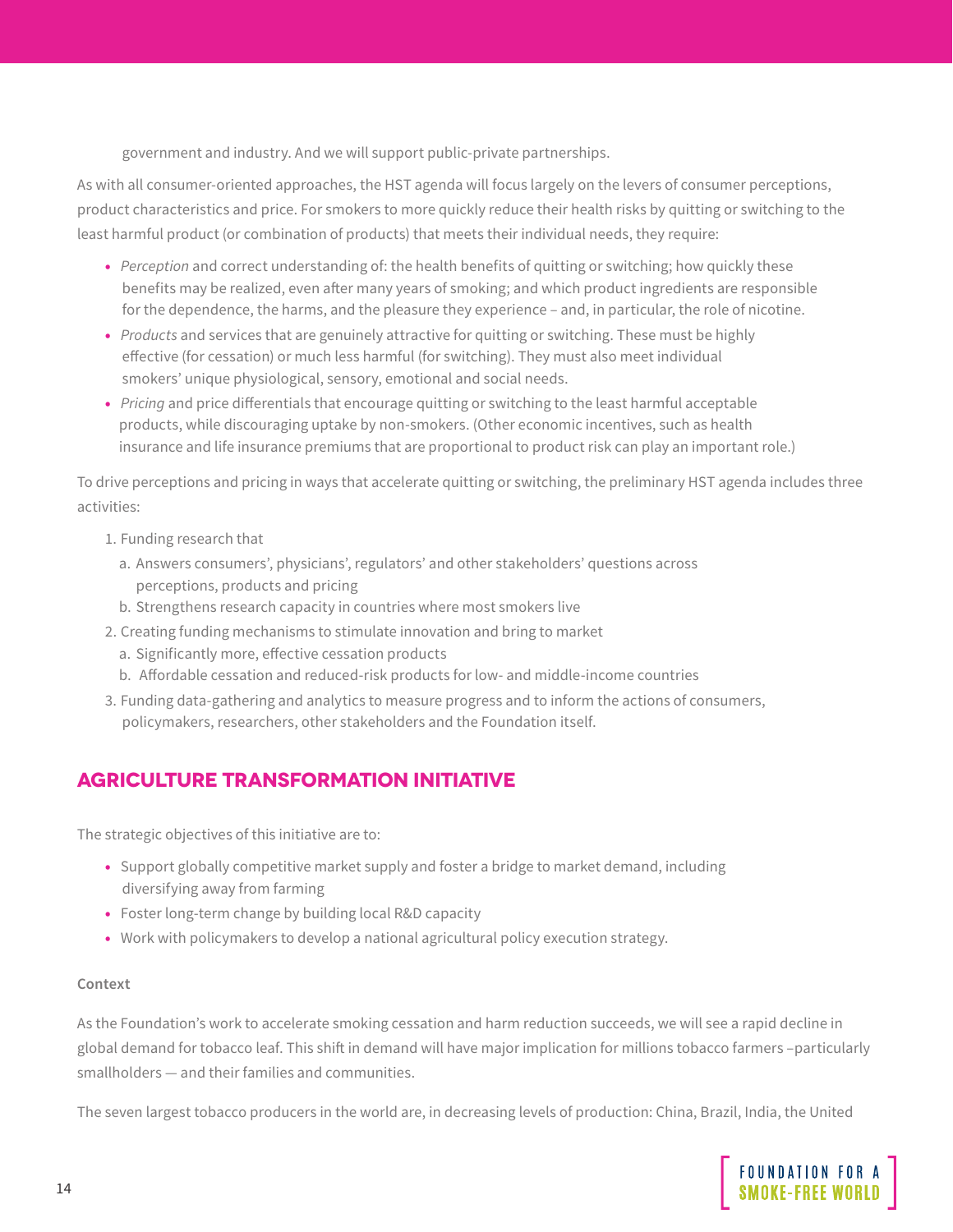States of America, Indonesia, Zimbabwe and Malawi. Tobacco farming is the very first step in the tobacco value chain, and the deficiencies of that sector are well known. In some countries:

- Smallholder farmers are poor, frequently trapped in a vicious cycle of debt, receiving loans to pay for crop inputs, with their harvest being insufficient to cover the loan
- Smallholder farmers are an extremely vulnerable population, as reflected in their inability to access capital, qualify for financing, or have access to leading technologies that can enhance efficiency
- Smallholder farmers cannot compete globally due to inefficiencies that lead to high cost of production, lack of market access, and lack of economic incentive to diversify.

Malawi is an example of a country with great needs, highly dependent on tobacco, with a disproportionate burden of poverty and food insecurity.

Malawi is the most tobacco-dependent country in the world, despite being only the thirteenth global producer of tobacco by weight in 201632. In 2016, tobacco — Malawi's most important cash crop — accounted for \$550 million in foreign exchange earnings for the country<sup>33</sup>. This represented 59% of total export value as of 2016. Tobacco leaf cultivation alone, considered only the first step in the value chain, employed an estimated 451,000 people in 2016: 2.5% of the population.

The current global trends in tobacco markets, health issues, and environmental concerns have exerted significant pressure on the domestic industry, prompting the government to diversify the economy and reduce overreliance on tobacco as the largest foreign exchange earner.

According to a 2016 study, only 25% of Malawian tobacco farmers were content with the prices they received in 2014, and approximately 41% of all tobacco farmers have considered switching to alternative crops or livelihoods<sup>34</sup>. Approximately 45% of all tobacco farmers in Malawi are contract farmers, but no statistically significant differences between independent and contract farmers were found in price satisfaction and desire to switch<sup>35</sup>.

In addition to this, Malawi suffers from a disproportionate burden of poverty and malnutrition. As of 2011, the overall poverty rate was over 50% (and the rural poverty rate even higher, at 57%), with recent analyses suggesting that this is likely to have increased because of recent weather shocks $36$ . Furthermore, according to the most current data from the 2015-16 Malawi Demographic and Health (DHS) survey, 37% of children under 5 are stunted<sup>37</sup>. As such, Malawi is a country that will be particularly vulnerable to future declines in global tobacco demand. Economic disruptions will not be felt uniformly. They will disproportionately affect socially and economically vulnerable populations, such as women, as they represent the majority of the rural poor and the agricultural labor force. From an economic perspective, a well-nourished population translates directly into lower healthcare costs and more productive citizens. In fact, cost-benefit analyses make the case quite clearly: It is estimated that investing in nutrition yields a return of \$16 for every dollar spent<sup>38</sup>.

Finally, current Malawian government, non-profit, and private sector interests in the context render it a country with promising circumstances for change.

What is required is nothing short of a New Deal for the African smallholder farmer. For far too long, incremental profit sharing and value-added livelihoods have eluded African economies.

A virtuous cycle of market-driven investment, science- and technology-driven innovation, and targeted policy reform is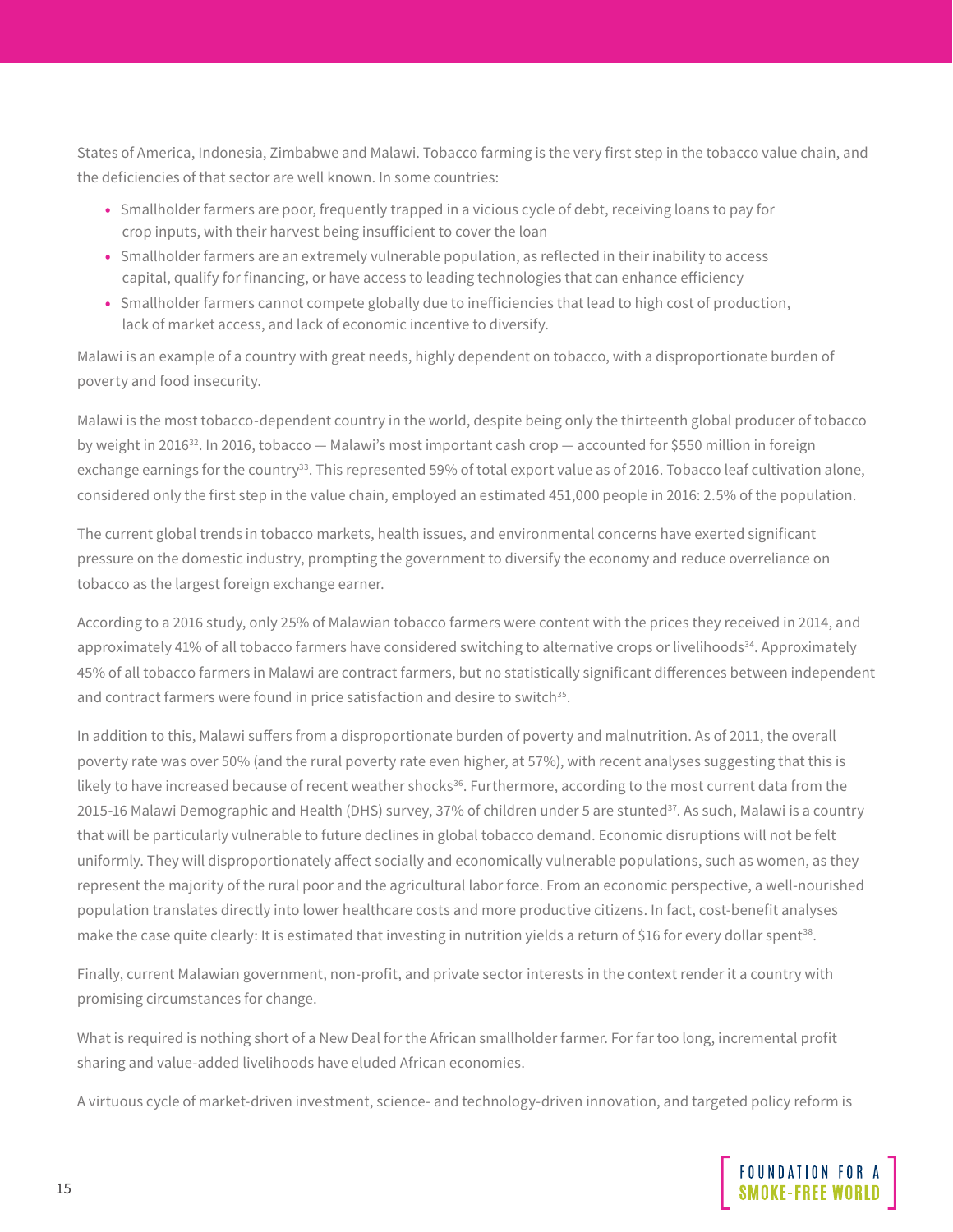required, as illustrated in exhibit 4:



1. **Identify alternatives**. Identify innovative and profitable alternative crop and livelihood options for farmers. This will determine which crops and livelihoods are best suited for a given country or region, considering production, value chain, commercialization, and policy potential.

2. **Enhance productivity**. Develop and apply new technologies to enhance agricultural productivity, build resilience, and increase income generation for farmers. Main areas of need are seed testing, tissue cultures and lab facilities, soil testing, and land allocation/mapping.

3. **Facilitate commercialization**. Facilitate creating and applying new markets and sustainable business models to improve economic opportunity and generate income for rural communities, as well as to strengthen the economy more broadly.

4. **Strengthen policy**. Create an enabling environment for these new livelihood and business strategies through targeted policy and resilience-building action at all levels of scale. Underlying most of the priority areas of investment will be an element of policy analysis and government capacity building. This is particularly true regarding market and value-chain development, education and technology innovation.

The mission of the Foundation's Agricultural Transformation Initiative (ATI) is to prepare smallholder tobacco farmers for an era of significantly reduced demand for tobacco, focusing first on populations with the greatest need. The ATI will use this opportunity to help establish more secure income strategies for farmers, and will seek to partner with a diverse set of stakeholders to ensure the success and sustainability of our strategy.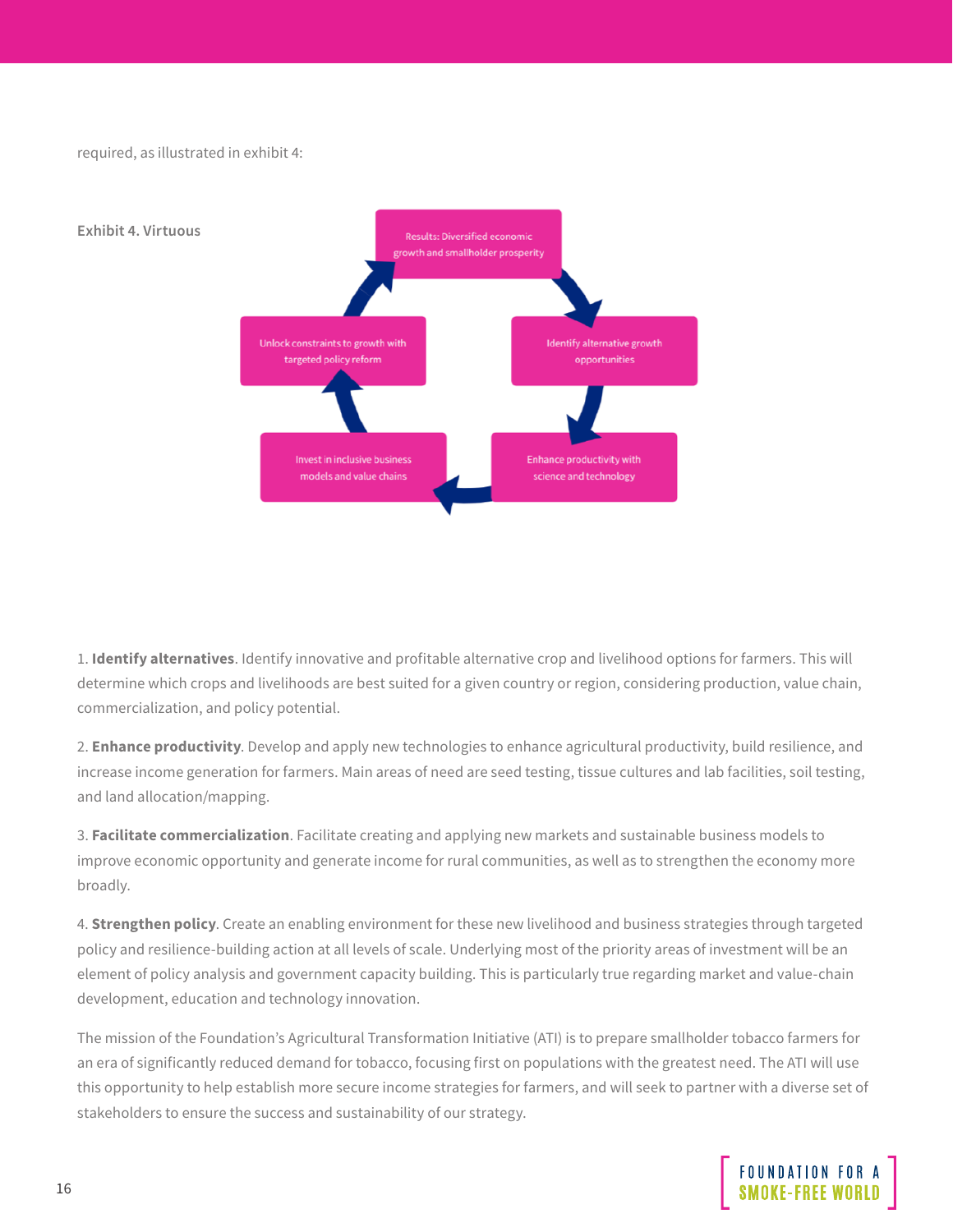To achieve this, we will support efforts to develop and diversify tobacco-dominated economies, lessening their traditional reliance on the tobacco sector. This includes helping farmers to diversify into alternative crops, access markets further along the agricultural value chain, and access other economic opportunities more broadly.

Our initial programmatic focus will be on Malawi. We intend ultimately to expand into other tobacco-producing economies with a global scope. The Foundation is committed to leading the development of a New Deal for those farmers who wish to continue in agriculture, as well as to exploring and investing in creating alternate profitable opportunities.

To fulfil this ambition, the Foundation will employ a systems approach to understanding local contexts and potential points of intervention. We will also foster an environment for wider financial investment beyond the Foundation in agriculture and adjacent sectors of the economy:

- 1. We will identify demand-driven opportunities: For decades, donors and economic development theory has been predicated on supply and increasing agricultural productivity, not market demand. We will understand current tobacco-based business models, seek existing and potential markets for alternative crops and livelihoods to replace declining tobacco income, and in the long-term, identify and support structured agricultural value chains and adjacent industries to drive economic growth.
- 2. We will incubate a pipeline of external investments based on inclusive business models and value chains: Sustainable Development goal 8 aims to "Promote inclusive and sustainable economic growth, employment and decent work." Further, sustainable economic growth will require societies to create the conditions to allow people to have quality jobs. We will 'grow the pie' by targeting high-value business models, co-creating business models that accrue value directly to smallholder farmers, leveraging innovative financing mechanisms to drive growth, and leveraging Foundation dollars to stimulate and pilot agricultural investments designed to achieve scale and aggregation of supply.
- 3. We will enhance productivity with science and technology: We will create a Centre for Agricultural Transformation that merges 21st century agricultural innovation with the scaling power of the private sector, identify game-changing inputs and technologies that can drive productivity increases and economic growth, and incentivize private sector investment with risk capital and technology transfer agreements.
- 4. We will unlock constraints to growth with targeted policy reforms: We will identify business model and cross-cutting constraints to growth in agriculture, trade, investment, finance, and access to capital, whilst facilitating the policy reform process through existing processes and stakeholders, and facilitating a 'Doing Business' task force to position Malawi as a lead reformer in SSA.
- 5. Finally, the ATI's initiatives will be valuable only if the benefits include the individual farmer, impacting individual incomes, assets and consumption, and food security.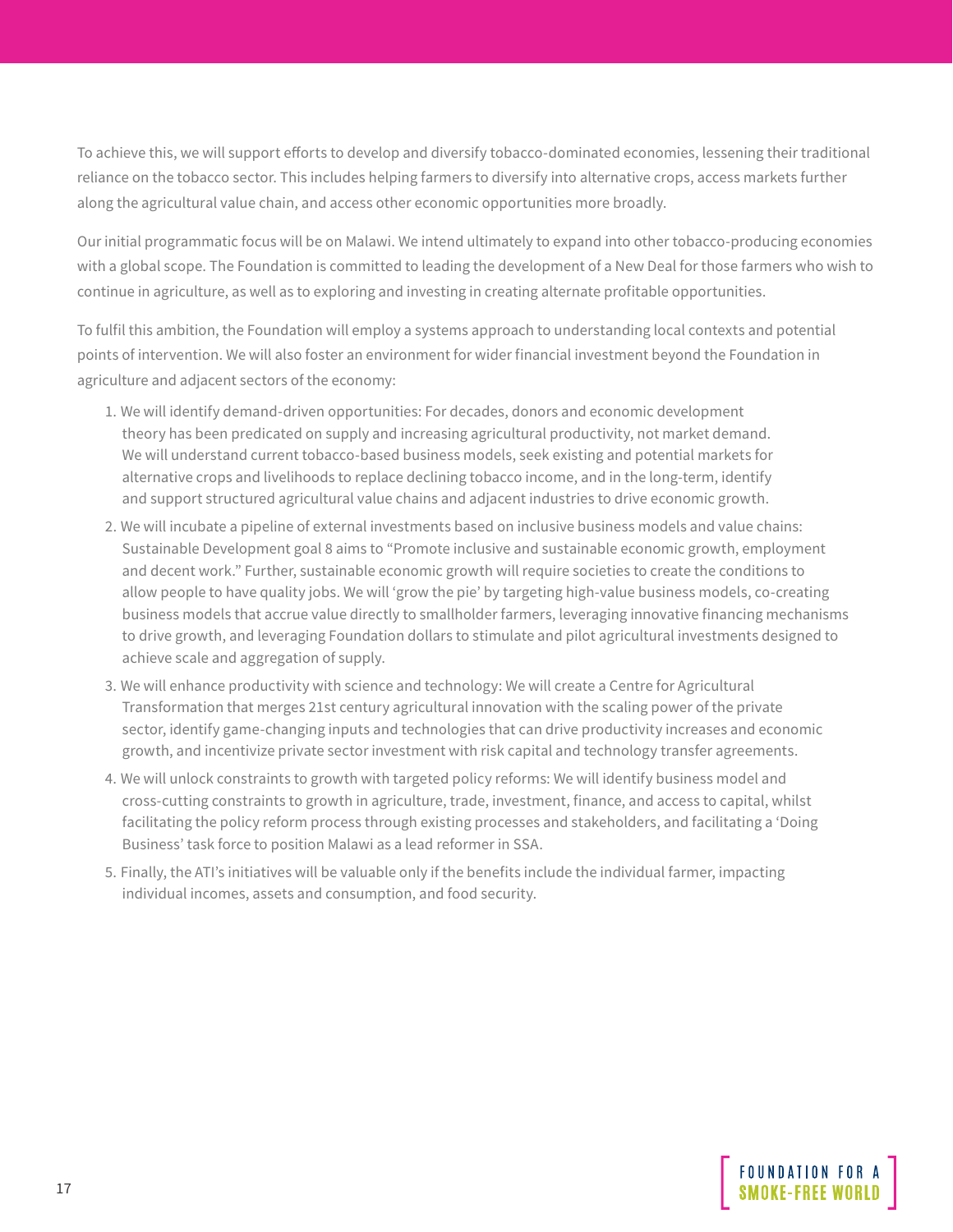## <span id="page-17-0"></span>**INFLUENCING INDUSTRY**

The strategic objectives of this initiative are to:

- Transform the entire global tobacco industry and nicotine ecosystem by providing structured data and metrics evaluating stakeholder behaviors and progress through the Smoke-Free Index<sup>®</sup>
- Attain a high level of engagement between institutional investors and the tobacco industry, accelerating the transformation and using the Smoke-Free Index© as a facilitation tool.

#### **Context**

Many 'dirty' legacy industries are transforming their activities and products to create cleaner ones. Examples of industries undergoing transformation include: utilities shifting from coal to renewables in electricity generation; waste management companies shifting from dumping to recycling and reusing; automobile manufacturers developing electric and hybrid cars, and shifting away from relying on the combustion engine; and food companies cutting down on ingredients that threaten health. Progress will not be linear, but encouragingly trends point towards demand for business models to be aligned with the Sustainable Development Goals.

Industries undergoing a transformation have many things in common. Their constituent companies use technological innovations to transform their core businesses. They are all responding to consumer demand for better, healthier and more sustainable products.

Tobacco companies represent the archetypical 'dirty' industry. However, some of the largest tobacco industry players have explicitly committed to ending the sale of combustible cigarettes. Or, at least, to accelerating access to reduced-risk products.

Today, some tobacco companies are shifting their portfolios to more reduced-risk products, even while they continue to sell the most harmful products. They are using profits from their legacy products to cover the costs of the transformation toward these reduced-risk options.

However, tobacco companies frequently are shunned, dismissed and barred from engaging by groups that are oblivious to how sectors transform. What this means is that one of the main stakeholders in the transformation is excluded from global health discussions.

Recent market disruptions are drawing the attention of investors: In some countries, reduced-risk products are displacing combustible cigarettes at a rate never before experienced in tobacco control. In Japan, according to company reports, introducing heat-not-burn products was associated with a 24% decrease in total domestic cigarette sales from January to July 2018, compared with the same period in 2016. No other mature market has seen one-quarter of its cigarette market disappear in just two years. Similar data are now emerging from Korea.

A growing segment of the investor community is developing and applying Responsible Investment practices (RI). This includes incorporating Environmental, Social, and Governance (ESG) criteria in the investment process, engaging with investee companies, and working on policy issues. A recent trend is for investors to use the Sustainable Development Goals (SDGs) as an investment framework, helping them align their investments with sustainability objectives.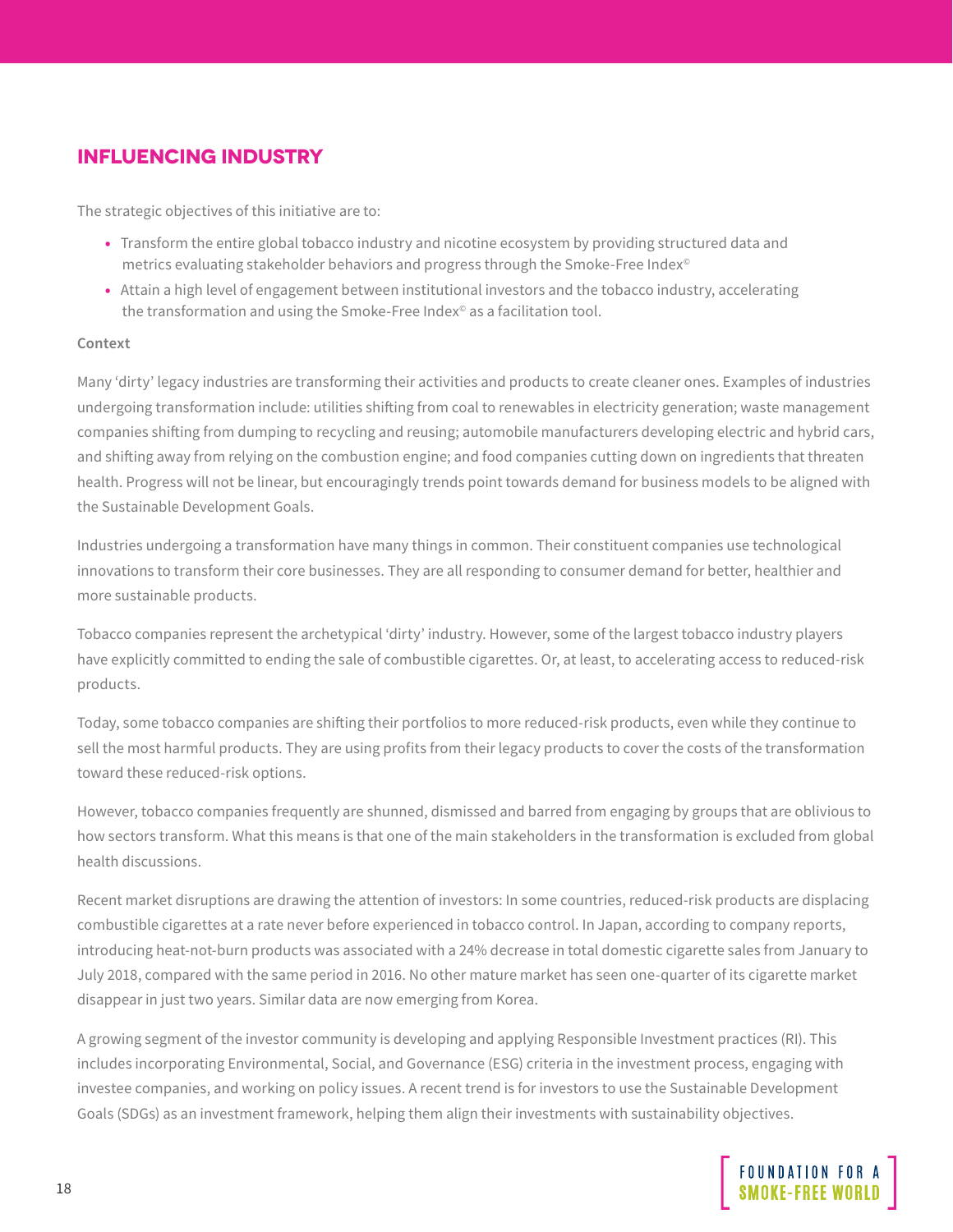Reflecting the trend, the Sustainability Accounting Standards Board (SASB) has produced a provisional standard, and proposed changes for sustainability accounting and disclosure for the tobacco industry. The SASB develops and maintains sustainability accounting standards for more than 80 industries in 10 sectors, including the tobacco industry.

The SDGs also provide a relevant framework for transforming the tobacco industry. But success requires engaging with all those who are committed to end the use of combustibles. Senior global health leaders have started to acknowledge the importance of tobacco industry transformation and what it means for how we work with the industry to build solutions.

The tobacco industry's track record makes working together problematic. It requires the utmost transparency and scrutiny. However, meaningful change cannot happen without engaging all stakeholders.

For an industry transformation to happen, we believe the investor community to be a powerful, yet under-utilized, lever. Public company management has a fiduciary responsibility to maximize shareholder value. Therefore, investors have significant influence on management.

Companies need to establish a direct relationship between their transformation and shareholder value. They can do this by introducing a common language, platform and metrics. Quantifying transformation through clear and transparent metrics will enable companies to build a market-driven incentive system to support sustainable change. It will also contribute to meeting consumer demand for reduced-risk nicotine delivery products.

Admittedly however, state-controlled and privately-held manufacturers around the world do not respond to investor pressure in the ways that publicly traded firms do. But the traction generated by transforming all quoted players could have a significant collateral impact on those firms.

To promote this transformation of the tobacco industry, we will develop and implement the means to critically evaluate industry progress, and assess actions taken by the industry towards transformation.

The Foundation will publicly highlight comparable data from all key players – publicly traded, privately held and statecontrolled – and show whether or not they are making progress toward enabling a smoke-free world.

We will report our findings from these evaluations and assessments in an annually published Smoke-Free Index<sup>®</sup> report. We will provide quantifiable evidence of how companies are addressing industry transformation. We will collect and compile verifiable metrics on the research and development (R&D) of reduced-harm products, shifts in companies' capital expenditures and marketing spending in support of reduced-harm products, investments aimed at phasing out cigarette production – and much more.

To do this, we will deploy a systematic approach to collecting verifiable data. We will highlight specific examples of illegal actions, or those incompatible with good corporate practices. We will report unacceptable behavior demonstrated by clearly identified actors in a specific and quantifiable manner. Our goal is to provide stakeholders with a better basis for engaging meaningfully with company management, based on the data and analyses produced by this program. We will therefore develop metrics that investors and policy makers understand, value and utilize.

The Foundation will also specifically identify FCTC guideline violations by companies, supporting this with documented evidence. We intend for our program to prompt serious discussions and action by policy makers, particularly for the state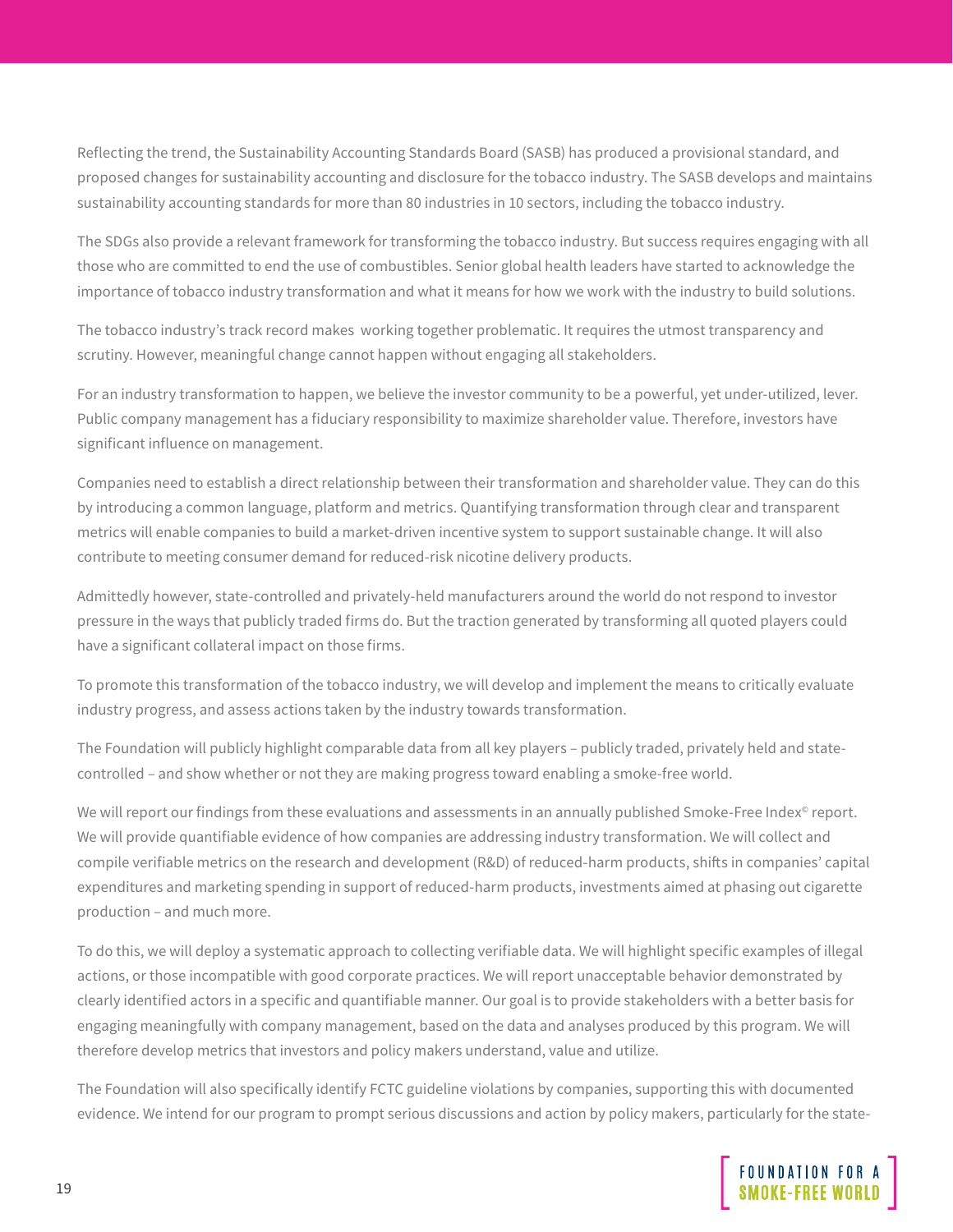controlled entities that operate outside the bounds of investor influence.

Finally, we will leverage the findings from the Smoke-Free Index<sup>®</sup> and build transformation advocacy across industry stakeholders, reaching out to investors and putting in place mechanisms to issue counter marketing messages in vulnerable populations. We will hold convenings and forums to discuss industry transformation mechanisms and learnings from Smoke-Free Index<sup>®</sup> stakeholder engagement. We will support in-country partners and coordinate roles, design potential response strategies, and agree and test messages. We will also maintain a heatmap of the most impacted populations, identifying and tracking the various types of delinquent industry messages.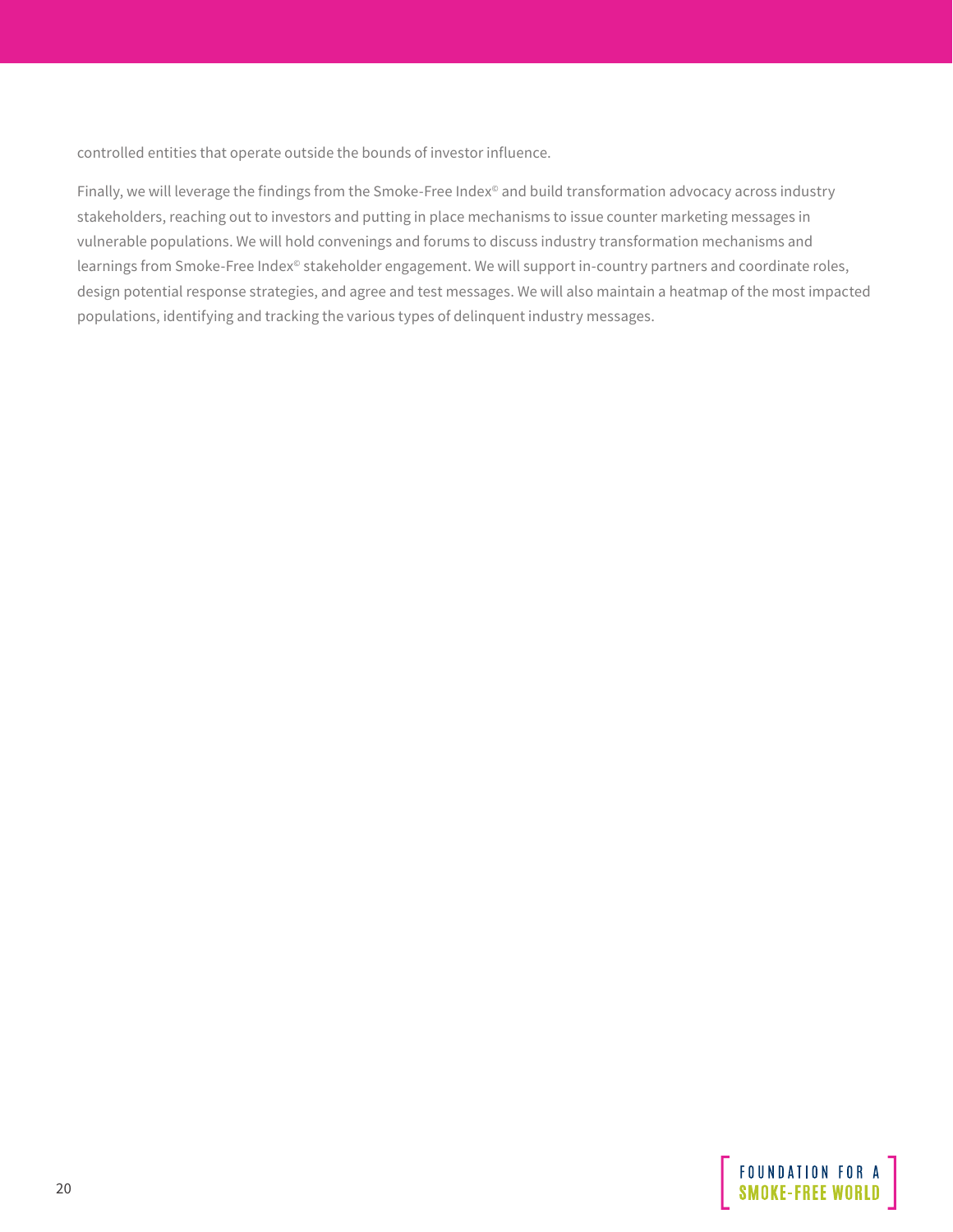## <span id="page-20-0"></span>**ECOSYSTEM-WIDE INITIATIVES**

- The strategic objectives of this set of initiatives are to:
- Provide a holistic view of the actors and relationships in the ecosystem
- Integrate the Foundation's work across HST, Agricultural Transformation, and Influencing Industry in key countries
- Broaden and strengthen the Foundation's impact through partnerships
- Support gender-specific research and solutions in all areas of the Foundation's work.

#### **Context**

The ecosystem around smoking is complex, with a wide range of actors. Their actions affect each other directly and indirectly, in complicated ways (e.g., less smoking improves population health but reduces government tax revenues). We need to map this ecosystem to identify the most powerful levers for reducing smoking, and to understand the second-and third-order consequences of pulling on these levers. We also need to fill in gaps in the knowledge about the nature and strength of the relationships between different elements.

This type of effort is needed at both global and country levels. The burden of smoking is distributed unequally across the world. Agricultural activity, industry activity, and R&D capacity are also distributed unevenly. The fastest way to transform a country's smoking ecosystem and decrease smoking will therefore vary. It requires a thoughtful and coordinated country-specific approach. This coordination also extends to the Foundation's own activities across HST, Agricultural Transformation, and Influencing Industry.

The Foundation will also work with a broad range of international partners in order to accelerate its impact. For example: organizations focused on capability strengthening in low- and middle-income country settings; innovators focused on making needed products and services accessible and affordable for low-income populations; and investors keen to drive industry transformation towards greater sustainability.

Gender issues are critical across this ecosystem, and a major driver of progress towards reaching the SDG goals. However, they have been systematically neglected, under-studied, and under-funded, limiting the development of appropriate policies and innovative products and services. As the SDGs gain momentum, there will be "…an unprecedented demand for more and better data on gender equality and on the quality of development, as well as its 'quantity.'39 The Foundation will contribute to meeting this demand, and bringing visibility to harm reduction and tobacco agriculture issues in the context of the SDGs.

The range of gender issues to consider spans all of the ecosystem and all of the Foundation's work:

• Health, Science and Technology: The feminization of smoking is of particular concern, as described earlier in this document. If this trend continues, smoking could become a female dominant activity with dire consequences.40 Second-hand smoke disproportionately affects women, with 47% of deaths related to second-hand smoke occurring in women, compared with 28% in children and 26% in men.<sup>41</sup> There is a strong link between gender, smoking and mental health, with patterns of smoking prevalence and cessation rates varying significantly by specific mental health diagnosis. For example, according to a 2017 US study, smoking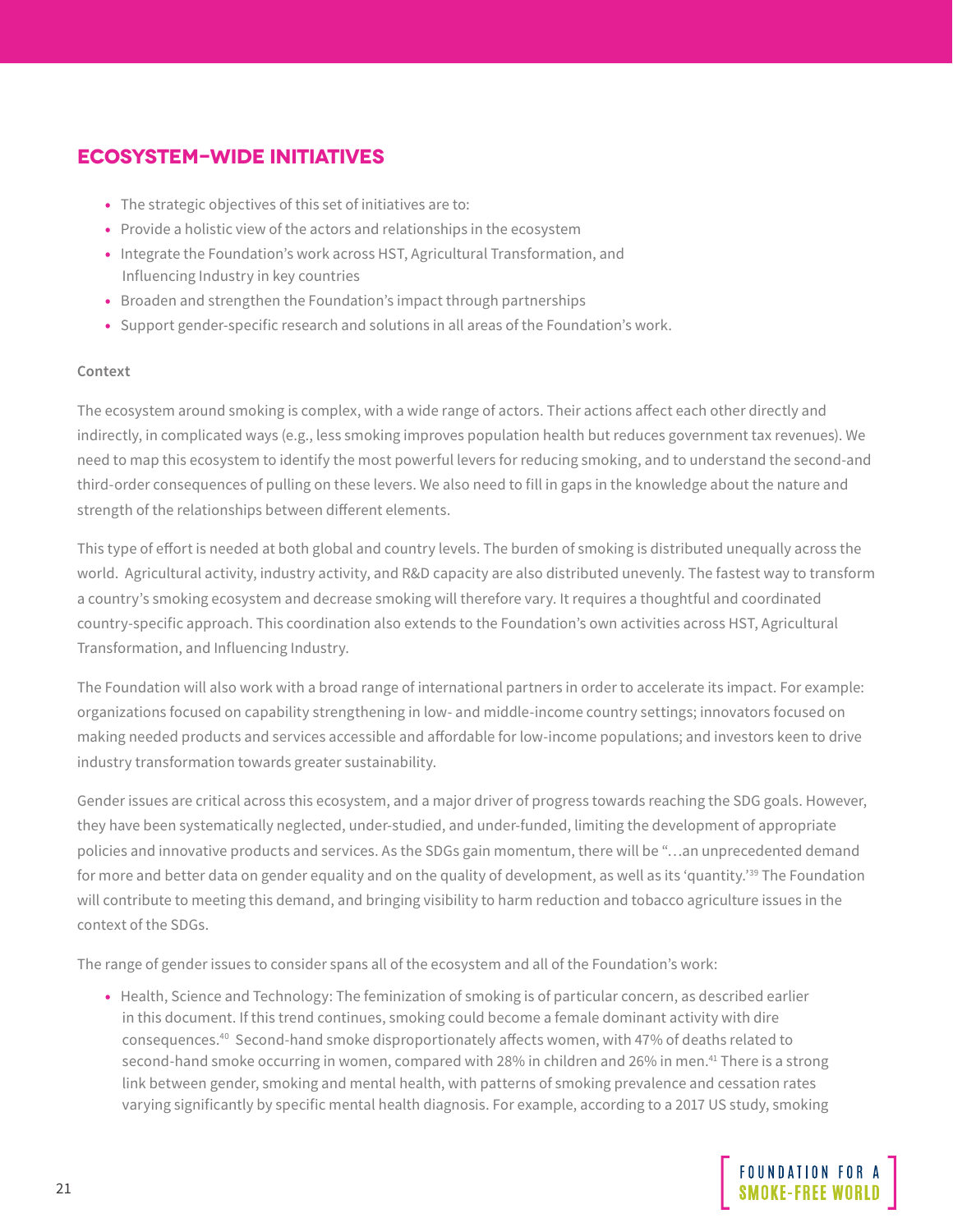is increasing among pregnant women with depression. (Depression is more prevalent among women than men.42) As in many fields of work, women are underrepresented in tobacco control and harm reduction science. Product research and development for smoking cessation and harm reduction rarely consider the specific needs and preferences of women. For example, outcomes may be poorer for women than for men treated with nicotine replacement therapies (NRT);<sup>43,44</sup> however, there is a dearth of research exploring why this may be.

- Agriculture: Women represent the majority of the global rural poor and agricultural workforce. For example, women represent 80% of the agricultural workforce in Malawi.45 Despite the predominance of women in farm labor, there is a 30% agricultural productivity gap between men and women in Malawi.<sup>46</sup> Women's social and economic disadvantage is perpetuated by institutional discrimination and gender disparities in access to agricultural inputs, markets, credit and labor.<sup>47</sup> A gendered value chain analysis - a critical analytical tool that recognizes women's specific contributions<sup>48</sup> and identifies gender-based barriers and opportunities49 – has never been conducted for the tobacco value chain. Women are also underrepresented in the agricultural sciences. As of 2014, only 24% of researchers working in the agricultural sciences were women, and only 17% of those in leadership positions were women in a sample of 40 sub-Saharan African countries.50
- Influencing Industry: A growing body of evidence has linked gender diversity to measures of better performance, including return on invested capital (ROIC), return on equity (ROE), and ROE volatility.<sup>51</sup> However, gender relations and the status of gender equality within the industry have not been systematically measured, analyzed or indexed. Investing with a gender lens (defined by the Global Impact Investing Network as investment portfolios that seek to intentionally and measurably address gender disparities, and examine gender dynamics to better inform investment decisions52), has also not yet been brought to bear on this industry or on tobacco harm reduction as an investment strategy.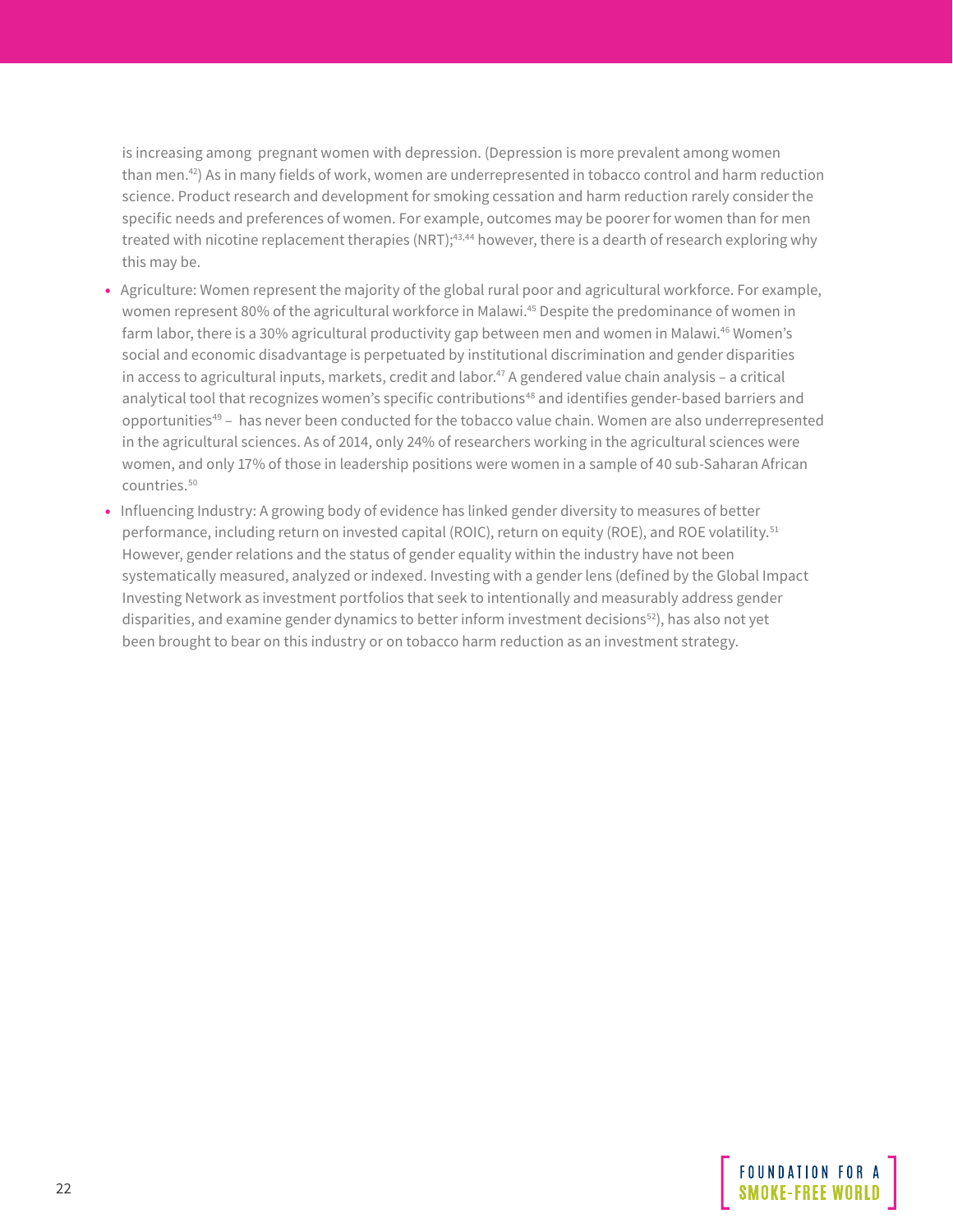- 1. Davy M. Time and generational trends in smoking among men and women in Great Britain, 1972-2004/05. Health Statistics Quarterly 32, Winter 2006: 35-43
- 2. MMWR Nov 5, 1999 / 48(43);986-993
- 3. [http://www.who.int/fctc/text\\_download/en/](https://www.who.int/fctc/text_download/en/). WHO. Accessed 5 June 2018.
- 4. Yach, D. The origins, development, effects, and future of the WHO Framework Convention on Tobacco Control; a personal perspective. The Lancet 2014 May 17; 383(9930): 1771-1779
- 5. [http://www.who.int/tobacco/mpower/en/](https://www.who.int/tobacco/mpower/en/). WHO. Accessed 5 June 2018.
- 6. WHO Report on the global tobacco epidemic, 2017: Monitoring tobacco use and prevention policies. World Health Organization, 2017.
- 7. Ng M, Freeman MK, Fleming, TD. Smoking Prevalence and Cigarette Consumption in 187 Countries, 1980-2012. JAMA. 2014;311(2):183-192.
- 8. GBD 2015 Tobacco Collaborators. Smoking prevalence and attributable disease burden in 195 countries and territories, 1990–2015: a systematic analysis from the Global Burden of Disease Study 2015. Lancet 2017; 389: 1885–906.
- 9. Institute for Health Metrics and Evaluation. Tobacco Visualization. University of Washington, 2017. [http://vizhub.healthdata.org/tobacco/](https://vizhub.healthdata.org/tobacco/). (Accessed 5 July 2018)
- 10. Bilano V, Gilmour S, Moffiet, T, et al. Global trends and projections for tobacco use, 1990–2025: an analysis of smoking indicators from the WHO Comprehensive Information Systems for Tobacco Control. The Lancet 2015 Mar 14; 385(9972): 966 – 976.
- 11. The Tobacco Atlas. American Cancer Society and Vital Strategies, 2018. [http://tobaccoatlas.org](https://tobaccoatlas.org) (Accessed 5 August 2018: daily smokers aged >=10)
- 12. Jha P. Expanding smoking cessation world-wide. Addiction. 2018; 113(8):1392-1393
- 13. Tobacco and Nicotine database, September 2018, PMI
- 14. Warren CW, Lea V, Lee J, Jones NR, Asma S, and McKenna M. Changes in tobacco use among 13-15 year olds between 1990 and 2008: Findings from the Global Youth Tobacco Survey. *Glob Health Promot. 2009*; 16:38-90
- 15. Tobacco Use in Racial and Ethnic Populations. [http://www.lung.org/stop-smoking/smoking-facts/tobacco](https://www.lung.org/stop-smoking/smoking-facts/tobacco-use-racial-and-ethnic.html)[use-racial-and-ethnic.html](https://www.lung.org/stop-smoking/smoking-facts/tobacco-use-racial-and-ethnic.html). American Lung Association. Accessed 1 June 2018.
- 16. Jetty R. Tobacco use and misuse among Indigenous children and youth in Canada. *Paediatrics & Child Health*. 2017 Oct 1; 22(1): 395–399.
- 17. Aboriginal and Torres Strait Islander Health Performance Framework 2014 Report. [https://www.pmc.gov.au/](https://www.pmc.gov.au/sites/default/files/publications/indigenous/Health-Performance-Framework-2014/tier-2-determinants-health/215-tobacco-use.html) [sites/default/files/publications/indigenous/Health-Performance-Framework-2014/tier-2-determinants-health/](https://www.pmc.gov.au/sites/default/files/publications/indigenous/Health-Performance-Framework-2014/tier-2-determinants-health/215-tobacco-use.html) [215-tobacco-use.html](https://www.pmc.gov.au/sites/default/files/publications/indigenous/Health-Performance-Framework-2014/tier-2-determinants-health/215-tobacco-use.html). Australian Office of the Prime Minister and Cabinet. Accessed 1 June 2018.
- 18. National Behavioral Health Network for Tobacco & Cancer Control. https://www.thenationalcouncil.org/ consulting-best-practices/national-behavioral-health-network-tobacco-cancer-control/. National Council for Behavioral Health. Accessed 1 June 2018.
- 19. Siddiqi K and Lee ACK. An integrated approach to treat tobacco addiction in countries with high tuberculosis incidence. *Trop Med Intl Health*. 2009; 14(4):420-428.
- 20. Mdege ND, Shah S, Ayo-Yusuf OA, Haki J, Siddiqi K. Tobacco use among people living with HIV: analysis of data from Demographic and Health Surveys from 28 low-income and middle-income countries. *Lancet Glob Health*.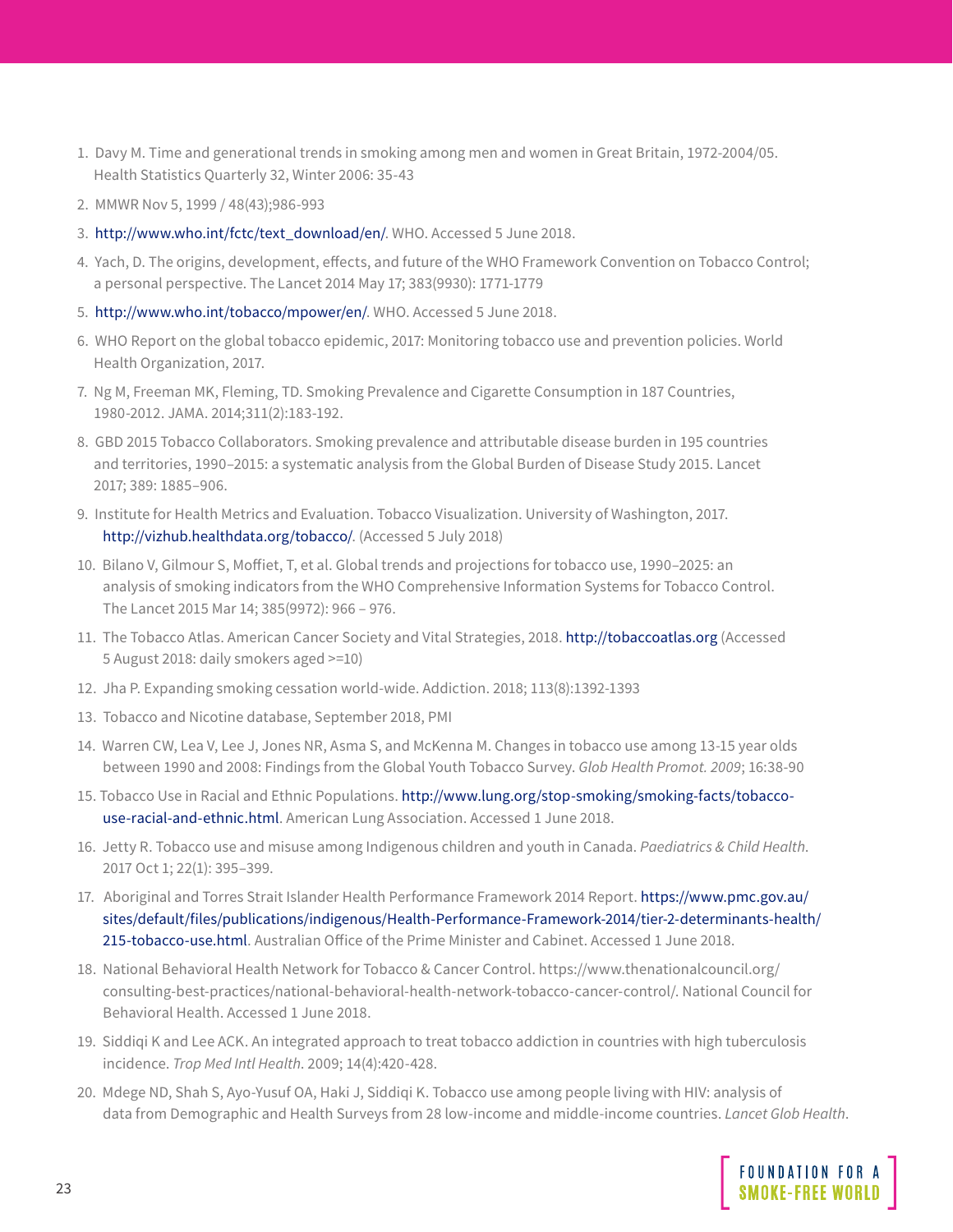2017 Jun; 5(6): e578–e592.

- 21. Department of Defense 2011 Health Related Behaviors Survey of Active Duty Military Personnel. United States Department of Defense, 2013.
- 22. Odani S, Agaku IT, Graffunder CM, Tynan MA, Armour BS. Tobacco Product Use Among Military Veterans United States, 2010–2015. MMWR Morb Mortal Wkly Rep 2018;67:7–12.
- 23. U.S. National Cancer Institute. A Socioecological Approach to Addressing Tobacco- Related Health Disparities. National Cancer Institute Tobacco Control Monograph 22. NIH Publication No. 17-CA-8035A. Bethesda, MD: U.S. Department of Health and Human Services, National Institutes of Health, National Cancer Institute; 2017.
- 24. Jamal A, King BA, Neff LJ, Whitmill J, Babb SD, Graffunder CM. Current cigarette smoking among adults United States, 2005-2015. MMWR Morb Mortal Wkly Rep. 2016;65(44):1205-11.
- 25. Pampel F, Legleye S, Goffette C, Piontek D, Kraus L, Khlat M. Cohort changes in educational disparities in smoking: France, Germany and the United States. Soc Sci Med. 2015; 127:41-50.
- 26. West R., Raw M., McNeill A., et al. Health-care interventions to promote and assist tobacco cessation: a review of efficacy, effectiveness and affordability for use in national guideline development. Addiction. 2015; 110: 1388–1403.
- 27. Pubmed journal article search (2007-2017): articles containing both terms in title or abstract. Search terms used: 'smoking' AND 'cessation', 'smoking' AND 'harm reduction'
- 28. Bollyky T and Fidler D. Has a global tobacco treaty made a difference? *The Atlantic*. 28 Feb 2015. [https://www.](https://www.theatlantic.com/health/archive/2015/02/has-a-global-tobacco-treaty-made-a-difference/386) [theatlantic.com/health/archive/2015/02/has-a-global-tobacco-treaty-made-a-difference/386399/.](https://www.theatlantic.com/health/archive/2015/02/has-a-global-tobacco-treaty-made-a-difference/386) Accessed 31 May 2018.
- 29. Tobacco Free Initiative. [https://www.who.int/tobacco/about/partners/bloomberg/grants\\_qa/en/index2.html](https://www.who.int/tobacco/about/partners/bloomberg/grants_qa/en/index2.html). World Health Organization. Accessed 31 May 2018.
- 30. Tobacco Control: What we do. <https://www.gatesfoundation.org/What-We-Do/Global-Policy/Tobacco-Control>. Bill & Melinda Gates Foundation. Accessed 31 May 2018.
- 31. Kleykamp BA, Gipson CD, Maynard OM, Treur JL, Oliver JA. Rethinking the Career Landscape for Nicotine and Tobacco Trainees and Early Career Professionals. *Nic Tob Res*. 2018; 1-5.
- 32. Food and Agriculture Organization (FAO) of the United Nations. Review of Food and Agricultural Policies in Malawi: Country Report 2014. FAO website. [http://www.fao.org/fileadmin/templates/mafap/documents/Malawi/MCR\\_](http://www.fao.org/fileadmin/templates/mafap/documents/Malawi/MCR_May2015.pdf) [May2015.pdf](http://www.fao.org/fileadmin/templates/mafap/documents/Malawi/MCR_May2015.pdf). Published 2015. Accessed July 14, 2018.
- 33. BACI, 2018
- 34. Observatory of economic complexity (OEC). Malawi. OEC website. [https://atlas.media.mit.edu/en/profile/country/mwi/.](https://atlas.media.mit.edu/en/profile/country/mwi/) Published 2015. Accessed July 14, 2018.
- 35. Appau, A., Drope, J., Lencucha, R., and D. Makoka. Farm-level economics of tobacco production in Malawi. Lilongwe University of Agriculture and Natural Resources Centre for Agricultural Research and Development Working Paper, April 2016.
- 36. International Monetary Fund (IMF). IMF Country Report No. 17/184. Malawi: economic development document. IMF website. [https://www.imf.org/en/Publications/CR/Issues/2017/07/05/Malawi-Economic-Development-](https://www.imf.org/en/Publications/CR/Issues/2017/07/05/Malawi-Economic-Development-Document-45037)[Document-45037](https://www.imf.org/en/Publications/CR/Issues/2017/07/05/Malawi-Economic-Development-Document-45037) Published July 5, 2017. Accessed July 14, 2018.
- 37. National Statistical Office (NSO). Malawi Demographic and Health Survey 2015-16. DHS Program website. [https://dhsprogram.com/pubs/pdf/FR319/FR319.pdf.](https://dhsprogram.com/pubs/pdf/FR319/FR319.pdf) Published February 2017. Accessed July 14, 2018.